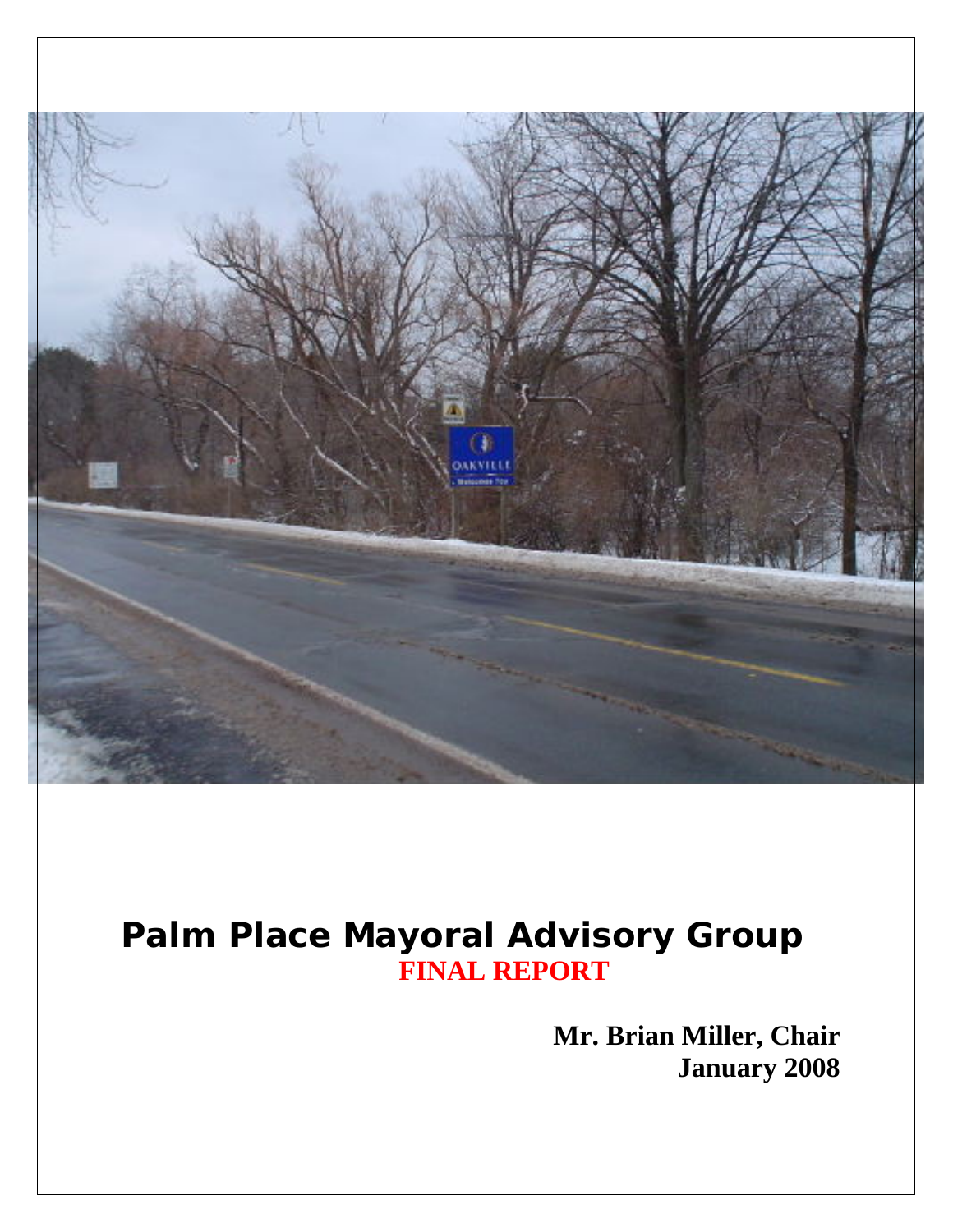#### **TABLE OF CONTENTS**

| Purpose/Scope                                     | Page 3  |
|---------------------------------------------------|---------|
| Methodology/Timelines                             | Page 4  |
| Introduction/History                              | Page 5  |
| "Parkland Dedication Letter" Explained            | Page 9  |
| <b>Council Decision</b>                           | Page 12 |
| <b>Issues List</b>                                | Page 15 |
| Recommendations                                   | Page 25 |
|                                                   |         |
| <b>APPENDIX LIST</b>                              |         |
| Consultation                                      | Page 31 |
| <b>Parkland Credit Letter</b>                     | Page 33 |
| Metrus Parkland Calculation "Call It Even" Letter | Page 36 |
| Overview of Parkland Map                          | Page 40 |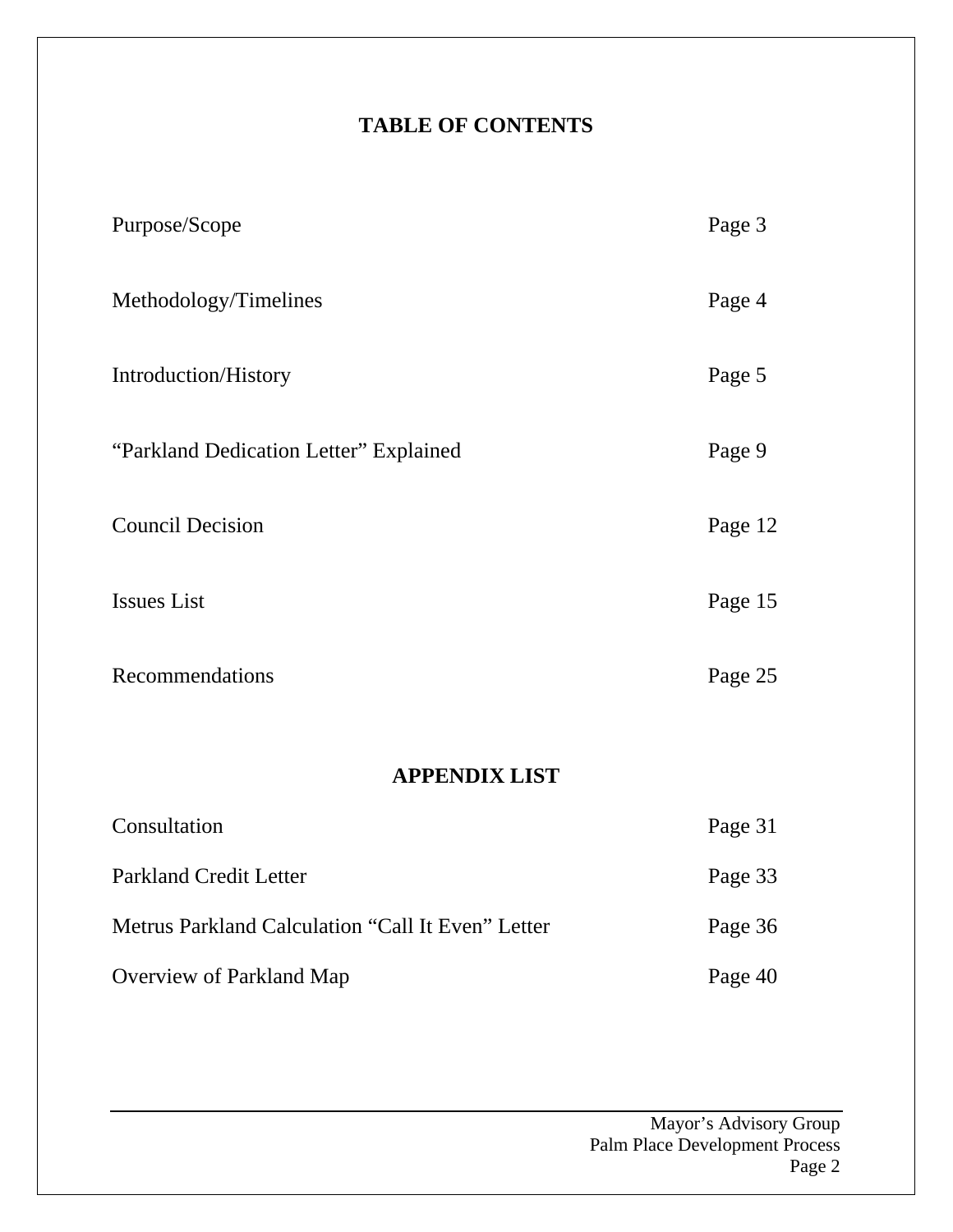### **Mayoral Advisory Group – His Worship Robert Burton, Mayor Town of Oakville Palm Place Development Process**

Brian Miller – Facilitator/Chair Laurie McGinn Mike Lansdown Sarah Alexander

#### **Purpose:**

- 1. To explore the process which led to the development outcome at 3506 Lakeshore Rd. W., Oakville (hereinafter referred to as "Palm Place" or "Shell House Lands") and explore factors that contributed to the outcome being contrary to the Town of Oakville Official Plan/Zoning designation, provincial strategic direction to protect waterfront, general consensus local residents and Council recommendations; and further
- 2. To provide the Mayor with recommendations for future development application processes that may prevent similar outcomes for the community.

#### **Scope of Work:**

- 1. Identify key elements in the Palm Place development application process and outcome;
- 2. Identify responsibilities and actions of stakeholders and staff;
- 3. Obtain necessary information from key decision-makers and/or advisory sources to understand possible process changes and/or irregularities; and
- 4. Formulate recommendations.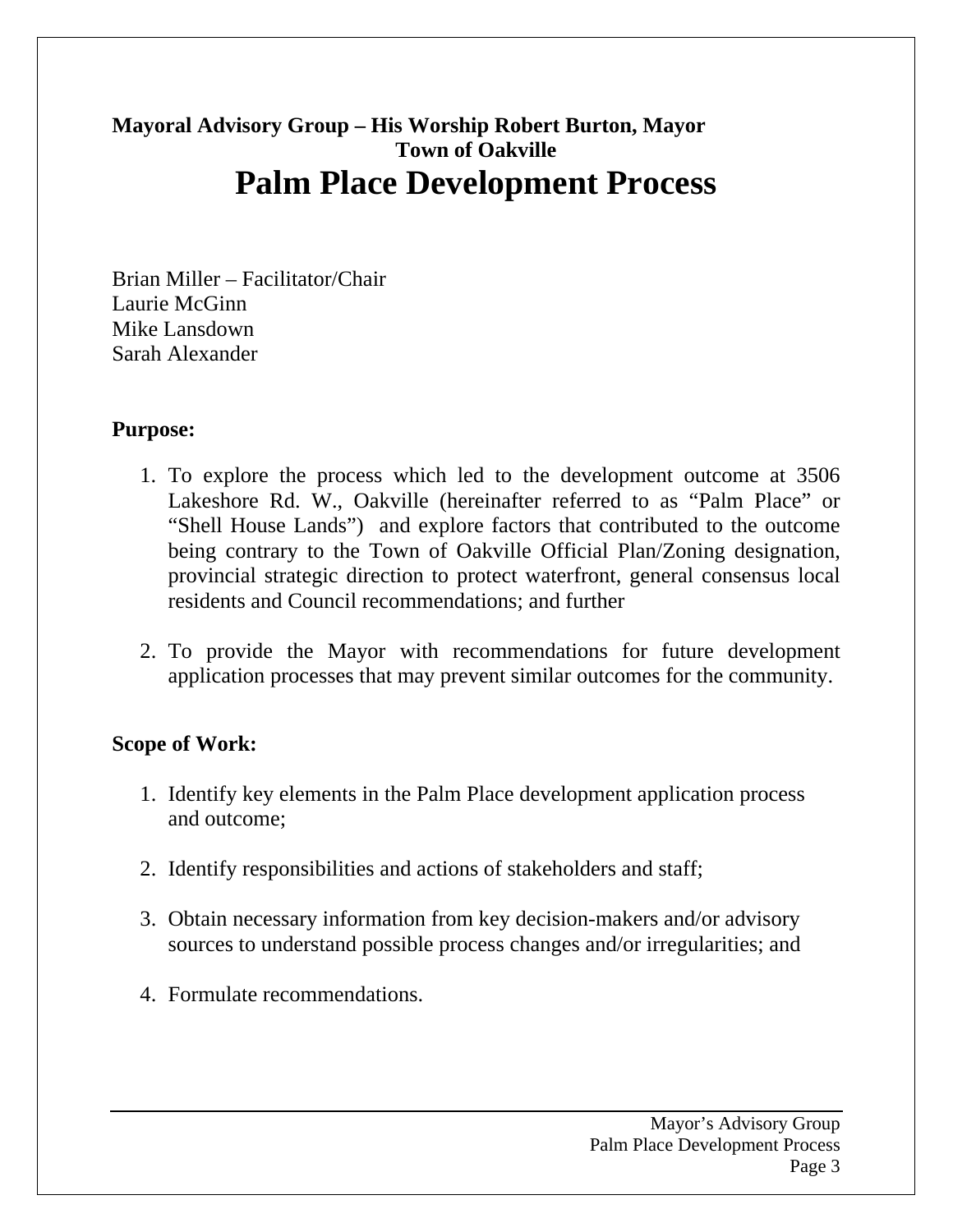#### **Methodology:**

- 1. Identify statements of facts from Bronte Village Residents' Association (hereinafter referred to as BVRA)/community perspective – as understood by them during the Palm Place development application process (acknowledging not all information was available to the public);
- 2. Identify expectations of BVRA/community;
- 3. Present questions of clarification to identified involved parties;
- 4. Analyze responses with assistance of professional planner and legal counsel; and
- 5. Provide report to Mayor and for public dissemination.

#### **Timelines:**

- 1. Research relevant facts and issues May-September, 2007
- 2. Questions to stakeholders September 30, 2007
- 3. Review with professional planner October 2007
- 4. Final report JANUARY 2008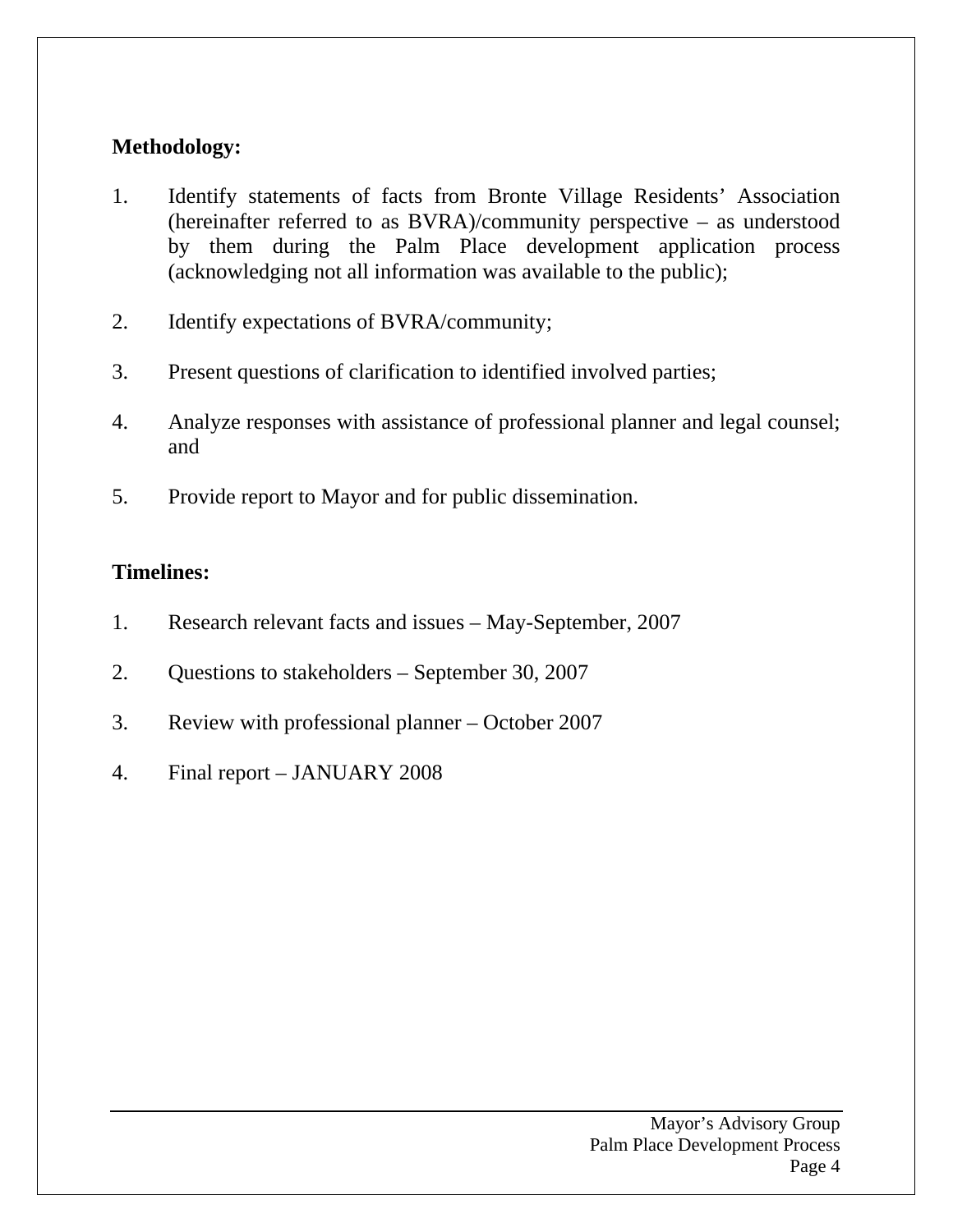### **Introduction and History**

The 9.03 acre subject property is located on the shores of Lake Ontario, south of Lakeshore Road and between Great Lakes Boulevard to the east and Burloak Road to the west in Oakville, Ontario.

In 1999, the property could be described as completely vacant with a large portion of the property covered in woodlot and meadowland or grass. It was largely left undisturbed; having years of vegetation growth and plentiful wildlife. Several generations of deer live on the property.

The property was sold to Metrus Development by Shell Canada Ltd. in December 1999 as a small part of a very large development site (327 acres).

The majority of the property purchased by Metrus is north of Lakeshore Road, bordered by Shell Park, Burloak Road and Rebecca Street. Metrus initially filed a proposed Official Plan Amendment, Plan of Subdivision and Zoning Amendment (separate and apart from any development application regarding the Shell House Lands.) The Official Plan (Secondary Plan) required high density residential units within the mix of housing types in this part of the development. Metrus wanted this requirement removed and appealed to the Ontario Municipal Board.

Ultimately this development application was approved by Oakville Town Council on **February 26, 2001** and the OMB appeal was withdrawn by Metrus.

The approved development consisted of 1,430 single family homes and semidetached homes. It was the largest single development application approved in Oakville and is now known as Lakeshore Woods. There are no high density residential units within the mix of housing types offered within this subdivision plan contrary to this requirement within the Official Plan (Secondary Plan).

The Shell House Lands were not included as part of the application and despite public enquiries at the time of the Lakeshore Woods application, the developer indicated they had not developed plans for the Shell House Lands. (Further details of this approval will follow – see "Parkland Credit Agreement Letter" section.)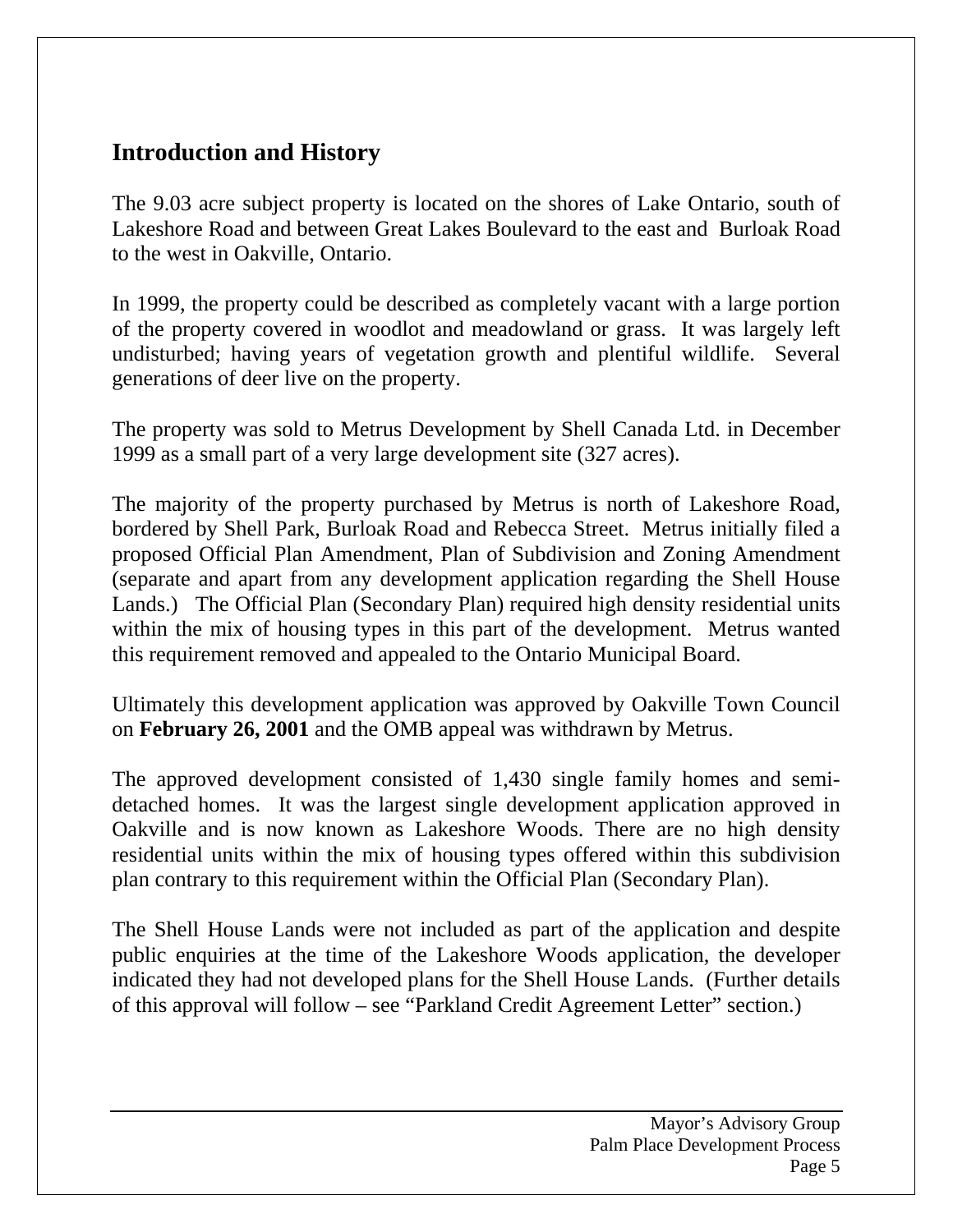In **September 2001**, when the sales office for the approved Lakeshore Woods subdivision opened, the sales brochures identified the Shell House Lands as "proposed future high density development". This brochure was the first 'public' disclosure of the owners' intention for high density development on the Shell House Lands.

Local residents became aware of the sales office brochure and contacted their Ward 1 Councillors (Councillors Ralph Robinson and Kevin Flynn). Residents were anxious to understand how it could be possible for the Shell House Lands to be developed as high density residential when the property was zoned "Private Open Space" and 'Low Density Residential".

Sufficient concern and interest was shown in the community for the Ward 1 Councillors to organize a public information meeting at the Bronte Legion. Approximately 75-100 residents attended the meeting in **November 2001**. Oakville planning staff and Ward 1 Councillors explained the current zoning on the property and a development application process in general. The Oakville planning staff presented an overhead projector display of several housing layouts which would fall within the zoning allowances. Numerous questions regarding the development application process were presented by community members; clearly demonstrating an interest in the future of the waterfront property.

Community members expressed concern over the natural habitat of the waterfront property and the old-growth trees that could be harmed and destroyed with development. There was also much discussion about traffic problems that massing in that area would create. The community unanimously requested the Councillors advise the developer/owner that the neighbourhood community strongly disagreed and disapproved of high density residential development on this waterfront property.

 It was clear the community members were at the meeting to understand how and what the developer could do, the status of the property, what they could expect in the process and how they could articulate their community disapproval.

On **January 16, 2002** local community residents were advised the Ward 1 Councillors (Robinson and Flynn) had followed up with the community request and had met with Mr. Bob Hooshley, the Shell House Lands property manager.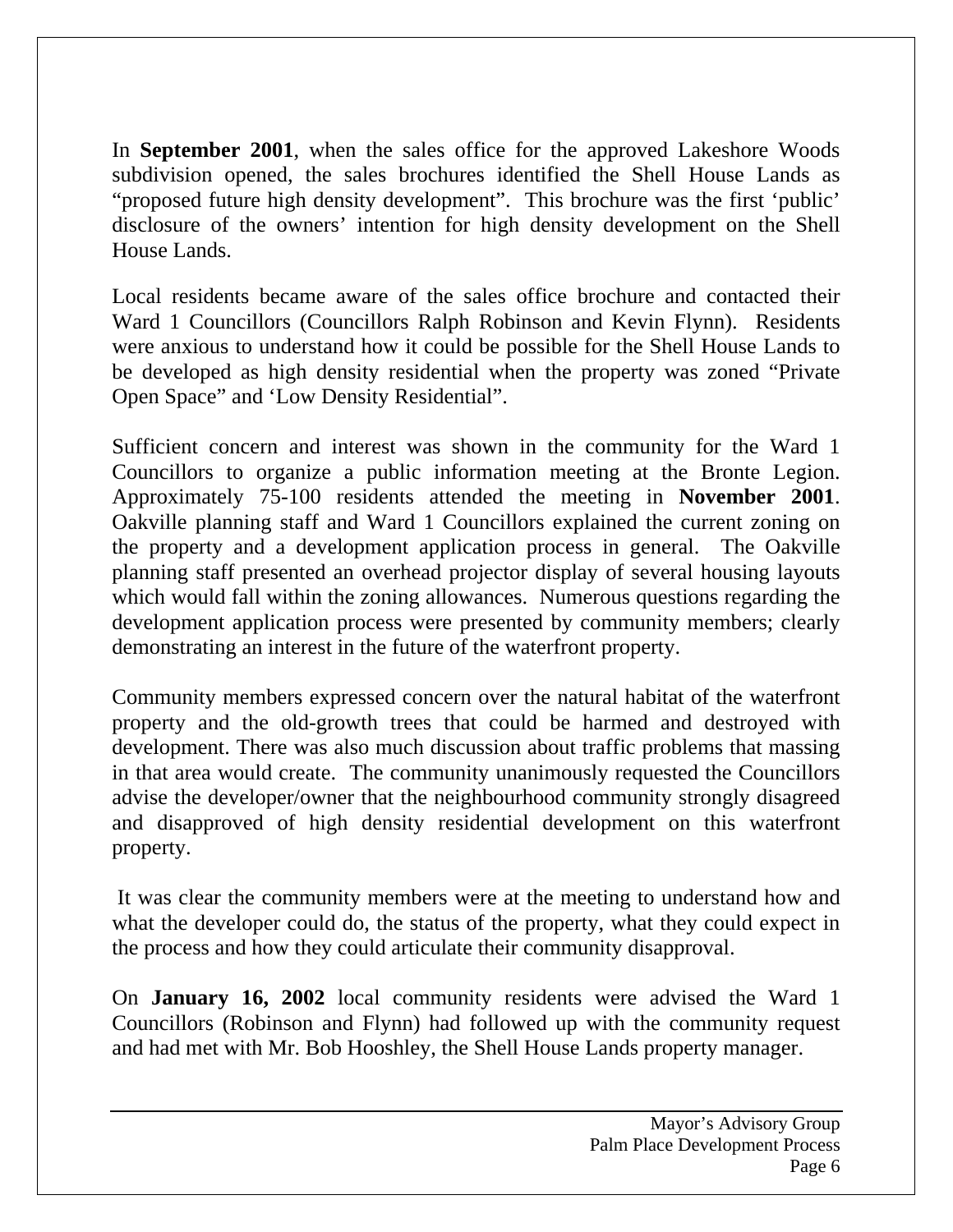Councillor Robinson advised they had strongly reiterated the message given by the community members – anything other than 'singles' (within the current zoning designation) would not be supported. Councillor Robinson advised that Mr. Hooshley had only indicated he had not been given any direction from the owners of Metrus regarding the property.

On **January 17th, 2003** the Shell House Lands property owners (Metrus) unveiled their preliminary plans during a meeting with Ward 1 Councillors. The proposal was for high density residential condominiums. This information was informally passed along to several community members, including Mike Lansdown and Laurie McGinn (contributors to this report).

A Town of Oakville pre-application meeting was held with representatives of the property owners and Mr. Peter Cheatley, Director of Planning for the Town of Oakville on **February 19, 2003.** The purpose of the meeting was to outline and clarify the application submission requirements and on **July 18, 2003** a formal Official Plan and Zoning By-law Amendment application for the property was filed. The application by "Palm Place Developments Inc." was 1000 units of high density residential condominium units in two concepts:

- a. four (4) 25 storey towers; or
- b. eight (8) 15 storey towers.

Part of the mandatory requirements of any development application subject to Official Plan Amendment and Zoning by-law Amendment is for the applicant to provide signage on the property to notify the public of the existence of the application. There was a very significant delay in the signage being posted  $-$  a total of four and half months.

In fact, signage on the property was not erected until after the Municipal and Provincial elections. The signs were erected on **November 23, 2003;** two weeks after the municipal election.

Without signage to notify the community of the application, it was only through interaction of neighbours that information related to the application was being disseminated. As more community members became aware of it however, it was clear that the concept of this unprecedented massing and height on the waterfront in Oakville was not welcome within the community. Consequently, the Bronte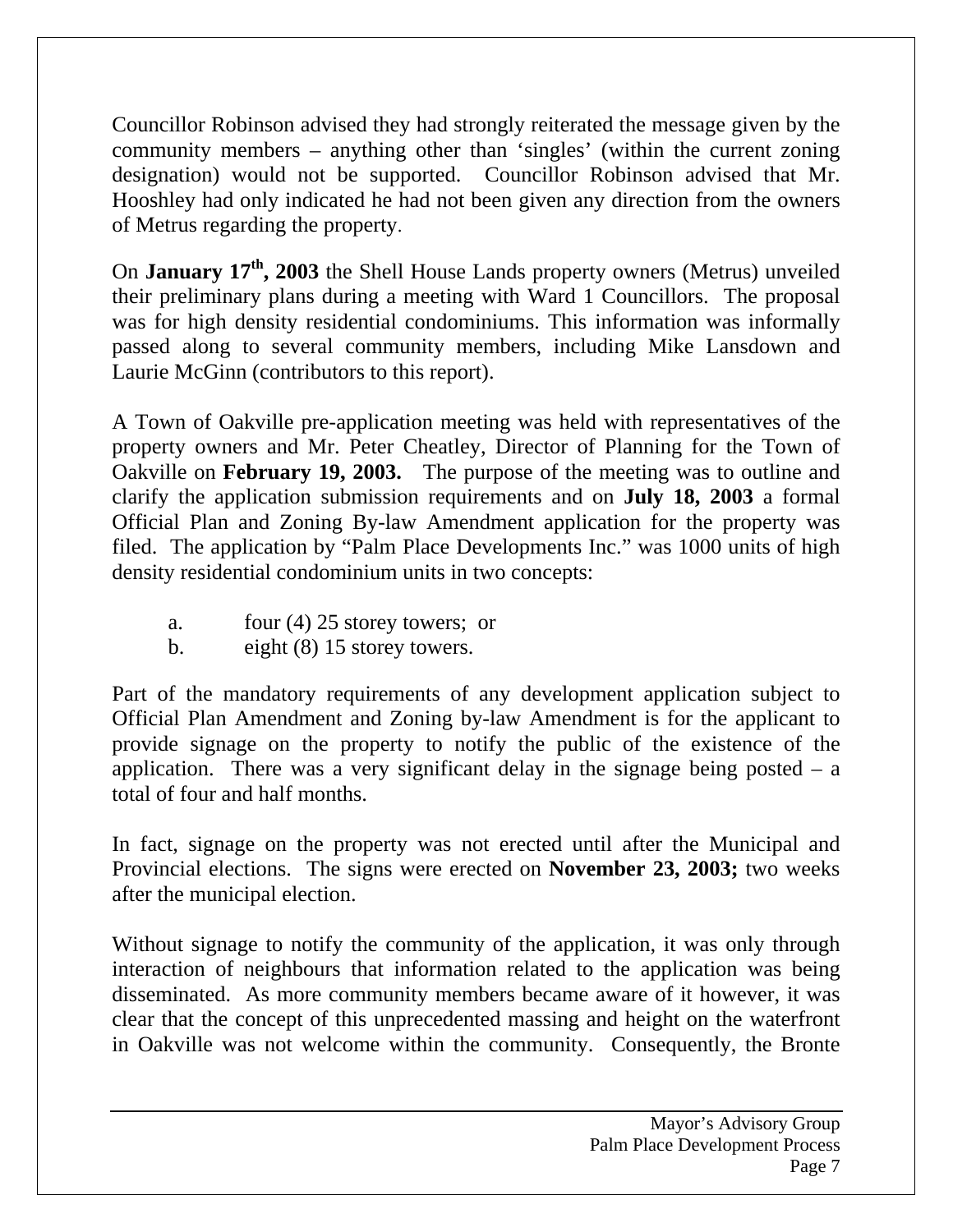Village Residents Association (BVRA) was formed to challenge the development application.

The Town's planning staff had indicated to Palm Place Developments from the date of the application that the application was incomplete and there was insufficient information from which they could form an opinion to Council.

Rather than provide Town planning staff with sufficient information, on **November 17, 2003,** Palm Place Developments filed an appeal to the Ontario Municipal Board pursuant to Section 34 (11) of the Planning Act as the Town had not provided a definitive response to their application within 90 days. (Note that the signage on the property was not erected until even after the applicant had filed with the Ontario Municipal Board).

No public meeting had been held regarding this application to this date.

On **December 8th, 2003** the Bronte Village Residents Association presented a delegation to Council and spoke against the application. The Council chambers were full and members were vocal and unanimous in their position of opposition to the development application. The extent of the community opposition was reiterated as front page news in the Oakville Beaver newspaper.

The BVRA continued to meet with Councillors, attend Council meetings, met with federal officials, provincial officials, regional/municipal officials, the Mayor and planning staff to oppose the 1000 units of apartments on the waterfront.

A letter writing campaign was initiated and hundreds of letters and e-mails were received by the Mayor, Town Council, the Ontario Municipal Board, Provincial MPP (Kevin Flynn – who left Municipal Council and was elected in the October 2003 Provincial Election) and the Premier opposing the application.

Members of the BVRA also met with the Honourable David Crombie, author of the federally sanctioned 1991 report "Royal Commission on Waterfront Regeneration". This Royal Commission report includes "Recommendation #60" specifically discussing the Shell House Lands and recommending no development on the Shell House Lands. Mr. Crombie was disappointed to learn of the application and called it 'people warehousing' and contributing to "Urban Sprawl".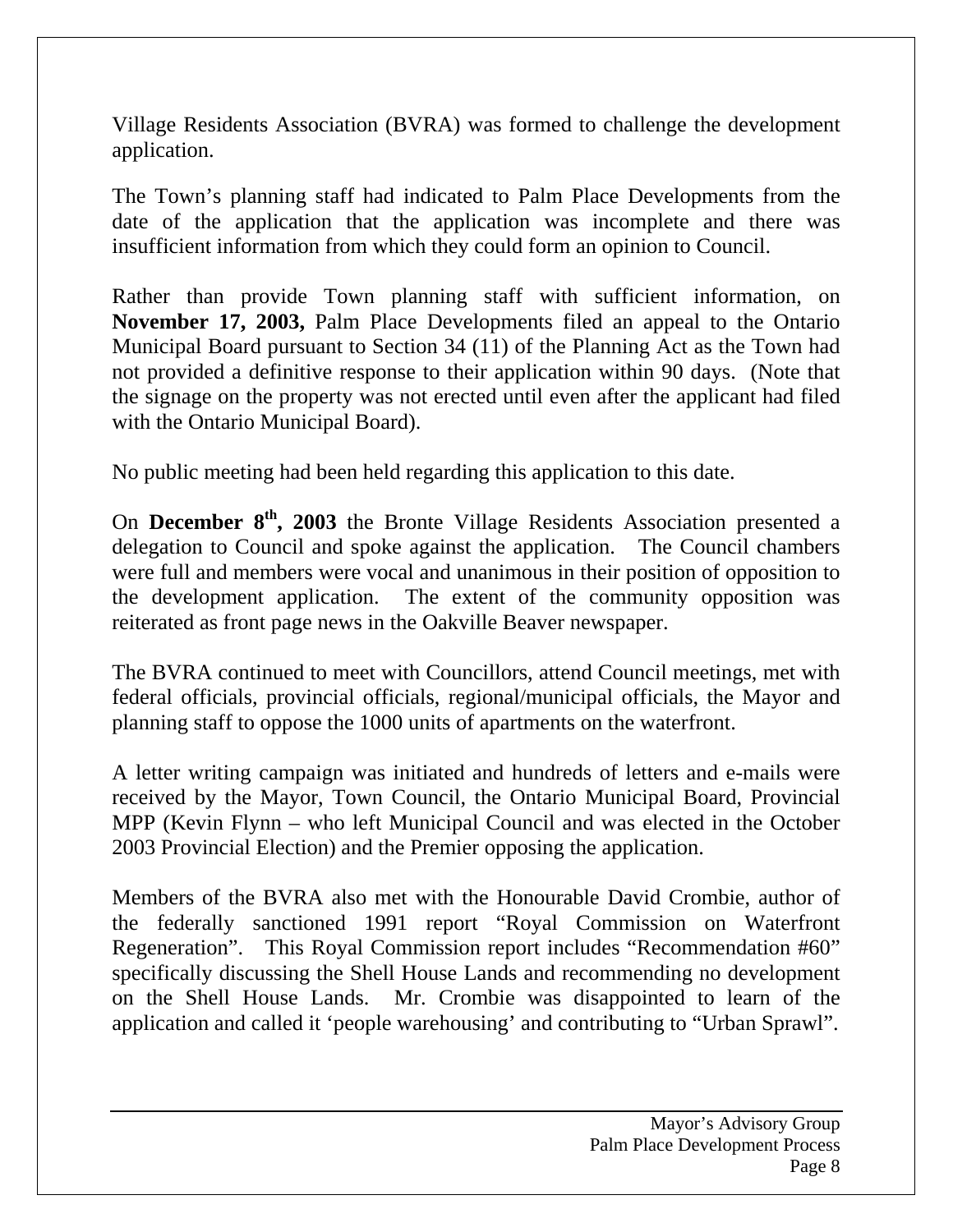Between December 2003 and March 2004 members of the community, planning staff and Ward 1 Councillors met, not less than eight times to discuss the development application.

During one of the meetings in March 2004, Mr. Cheatley, Director of Planning, indicated that should the development application be appealed to the Ontario Municipal Board, the developer may argue the Town had already contemplated high density residential given the existence of an agreement to a 300 unit credit of parkland dedication.

Members of the community monitoring the Shell House Lands development process were not aware of the "**Parkland Credit Agreement Letter".** The letter outlines conditions for which the Lakeshore Woods subdivision was approved. It was attached to the 100+ page public recommendation report related to the Lakeshore Woods subdivision application (available approx. 5 days prior to the Council meeting which approved the Lakeshore Woods subdivision). (The Letter is attached to this report).

The Parkland Credit Agreement Letter was not mentioned or explained by either the Ward 1 councillors or Town staff as a significant consideration for this application process for the first three years members of the community expressed interest and concern about the Shell House Lands development process.

#### **"The Parkland Dedication Agreement Letter" Explained**

The original plan of subdivision for the property to the north of Lakeshore Road (owned by New Province Homes Ltd – Metrus Development Inc.) was the subject of an Official Plan Amendment and Zoning Amendment.

The Town was facing an Ontario Municipal Board appeal for this application – filed October 2000.

On February 15, 2001 a staff report to Council (Council date February 26, 2001) recommended the approval of the New Province Homes Plan of Subdivision (Lakeshore Woods) subject to several conditions.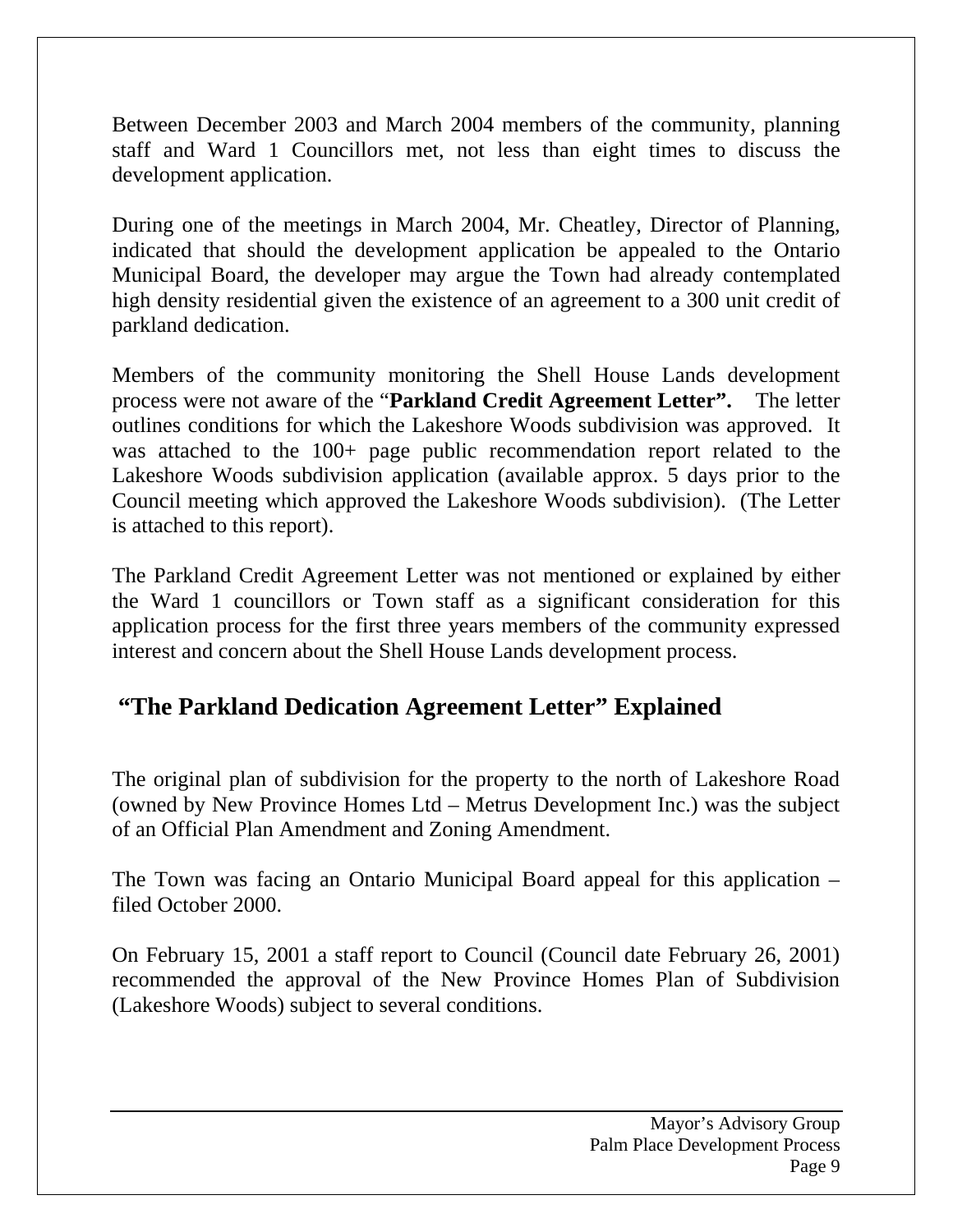The staff recommendations were approved by Council; including approval by both Ward 1 Councillors; Kevin Flynn and Ralph Robinson.

For our purposes herein, 2 conditions that were approved by Council are important:

- a) release the requirement of New Province Homes subdivision plan to include high density residential in the housing mix as was required in the Official Plan; and
- b) approve a letter of **February 13, 2001** from Metrus which releases the owner from parkland dedication on the Shell House Lands for up to 300 units of development – should future development be approved.

To explain the 'parkland dedication credit', one must understand the statutory provisions for subdivision development applications including a requirement of dedicating 5% of developable land mass area as parkland within a subdivision or providing cash in lieu to the municipality.

In the case of Lakeshore Woods, 327 acres or 132.334 hectares was the subject of the development application. Included in this area mass were several natural areas (woodlots), valley and watershed features which became important to retain.

It was agreed between the planning staff and the developer, that the application would require a total parkland dedication of 19.38 hectares to meet the requirements of the Planning Act and the Town of Oakville's Secondary Plan (Official Plan) for this property.

The application brought forward by Metrus (New Province Homes) included parkland dedication that was calculated at 33.10 hectares and included two significant woodlots on the property that were designated as Natural Area in the Official Plan.

The woodlots comprised an area of 16.38 hectares – within the 33.10 hectares of calculated parkland dedication. In addition to these woodlots there were valley areas surrounding a creek, areas desirable as parkland, and other natural areas that together totalled 33.10 hectares It should be noted environmental studies on the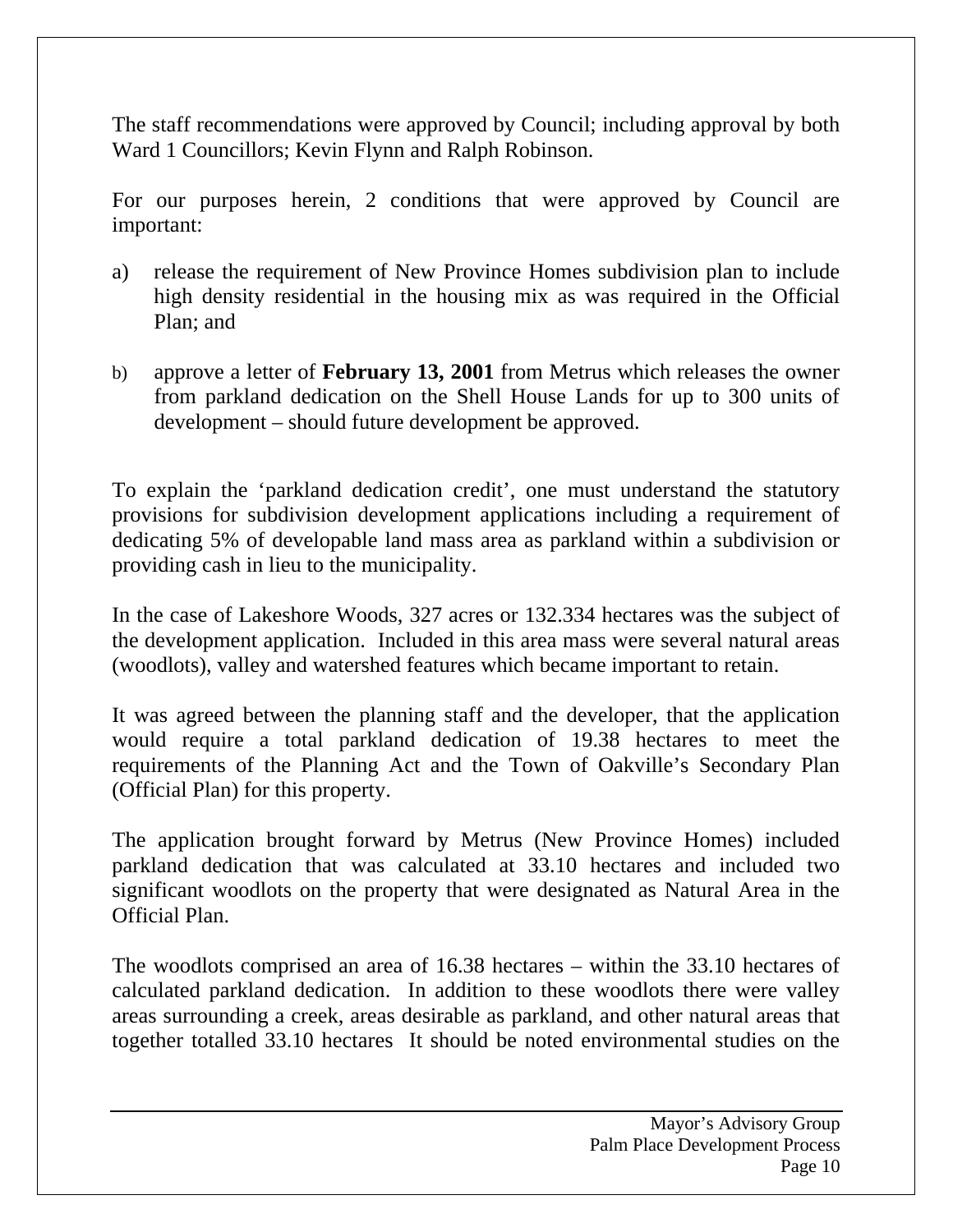areas had also identified environmentally sensitive and protected tree species and birds/wildlife using the areas as habitat.

As a result, the developer contended in order to retain all 33.10 hectares of parkland, there was an "over-dedication" of parkland for which the developer needed to be compensated.

Discussions between the Town's planning staff and representatives of the developer ensued in order to find a solution to the 'over-dedication'. These discussions resulted in a letter from Mr. Robert Hooshley of Metrus (New Province Homes) to Mr. John Ghent, Manager of Planning for the Town, dated 26 January 2001. (Letter is attached to this report). The letter outlining the calculations of "over-dedication" and the "remedy" for the over-dedication were never made public and only became available to this Mayoral Advisory Group through a request to Mayor Burton in December 2007.

The letter indicates the development proposal would be 'some 30 acres overdedicated' and considering the Town's comments that the Town did not have excess cash to pay for parkland, Metrus was prepared to absorb a portion of the 'over-dedication' if the Town agrees that some of the excess could be applied to fulfill the parkland dedication requirements for up to 400 units of residential development on the Shell House Lands and other property (Eanarch Industrial Lands). The Metrus position as stated in the letter was:

#### **"We will 'call it even' provided excess dedication is used to satisfy park dedications for lands Eanarch Industrial Lands, north of Rebecca and up to 400 units on the 14ac parcel south of Lakeshore Blvd."**

The staff report to Council recommended that in compensation for the 'overdedication' of parkland within the development site, Metrus would receive agreement from the Town that the Shell House Lands would require no parkland dedication for the first 300 units of development, should high density development be approved for this property. The Town would also be conveyed a 15 metre walkway along the waterfront on the Shell House Lands.

The letter specifically indicates the Town makes no prior commitment for residential development approval. This letter was dated February 13, 2001 and was included in the lengthy staff report dated February 15, 2001.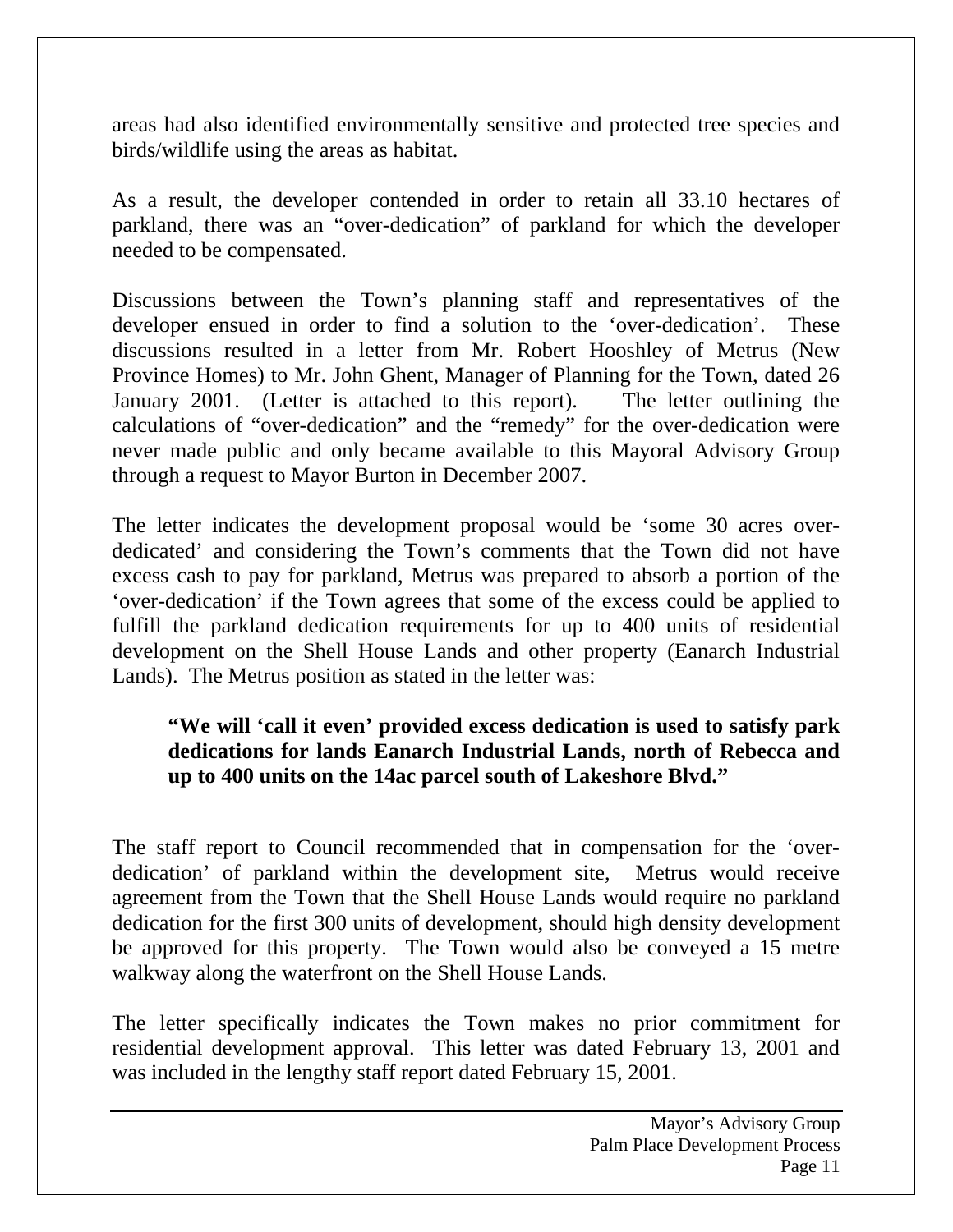This Mayoral Advisory Group was unable to reconcile the actual calculations of parkland dedication. There are no known explanations by Town staff that would clearly explain the calculations. The only calculations are found in the letter from Metrus to Mr. Ghent dated January 26, 2001 which was never made public until this report. It remains unclear how the Town reconciled the calculations that were done by Metrus and whether the calculations done by Metrus reconciled to Town policies on determining 'developable' and 'non-developable' land mass.

Further, the requirement for a 15 metre walkway along the waterfront was an existing requirement within the Official Plan in support of shoreline protection and access for the public for many years prior to the property being purchased by Metrus.

#### **Oakville Town Council Decision on the Application**

On **April 16, 2004,** the applicant submitted a revised application for 400 residential units on the western part of the Shells Lands site and identified the eastern part of the site as a "Future Development Area".

On **October 21, 2004** the Public Information Meeting was held in Council Chambers. The chambers were standing-room only (250+) and a video feed was set up for additional community members who were unable to get in the room.

The BVRA provided a power point presentation detailing the many concerns of the community and the rationale for opposition based on planning principles, Official Plan intentions, traffic concerns, environmental concerns, non-compatibility with existing community area and community character impact.

The applicant was asked to provide comment as to what benefit the application would have to the community and the response was "No Comment".

In excess of 500 letters and emails were received raising concerns about the proposed development. To put this into perspective, staff commented to Laurie McGinn (then BVRA president) that there were very few development applications in recent history which resulted in this level of public opposition. The story was carried on the front page of the Oakville Beaver not less than 12 times during this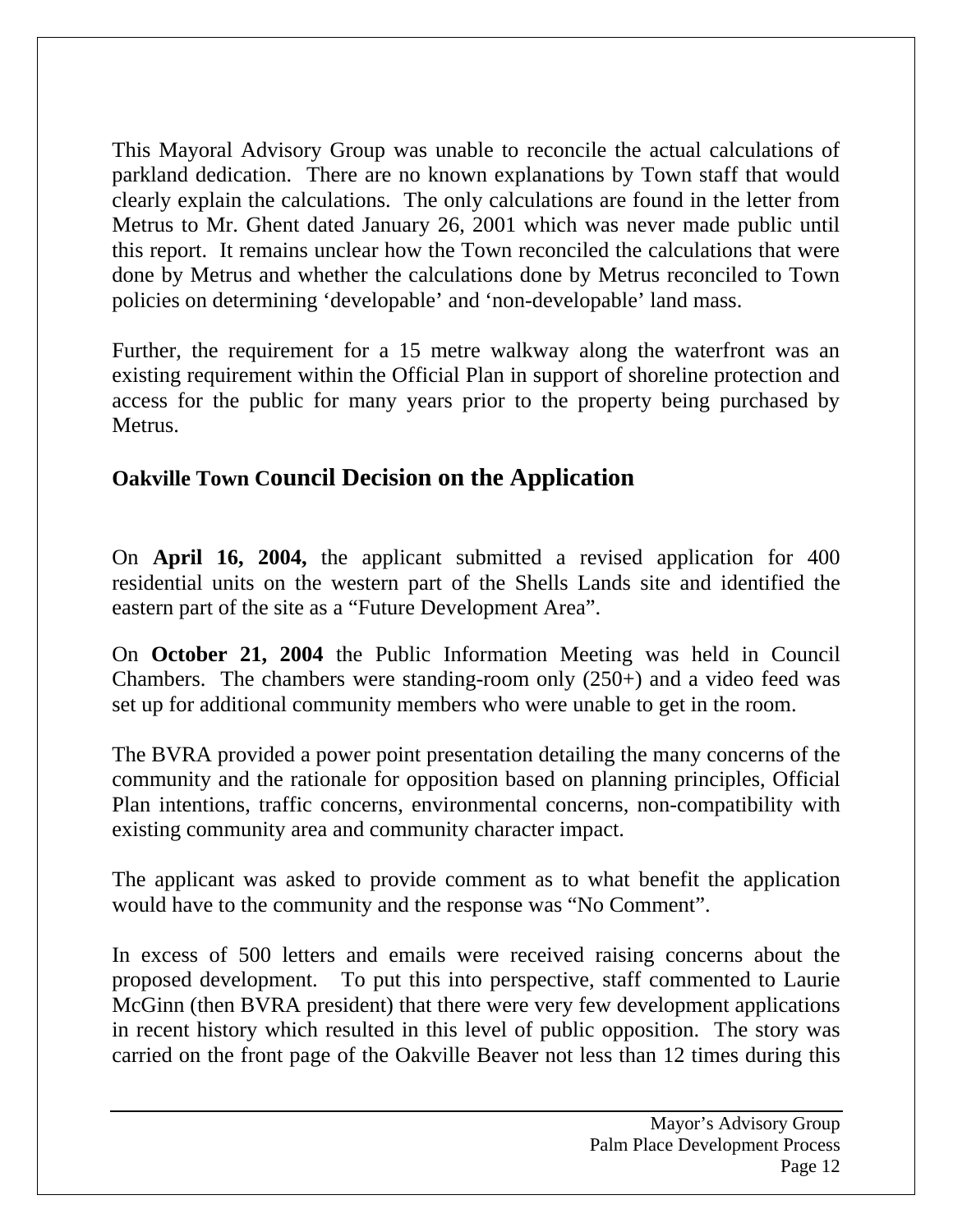process. The story also appeared in The Toronto Star on 2 occasions and was featured on CHCH news.

A status report was received by Council from the planning staff in November and again the Bronte Village Residents Association presented a delegation to Council identifying significant issues which had yet to be addressed and reinforcing the strong community opposition to the application.

**February 28, 2005** – The staff report forwarded to Council recommended 300 units of development (to a maximum of 8 storeys) on the west side of the property with the east side being conveyed to the Town for parkland.

Mr. Peter Russell, representative for the applicant at the meeting, was specifically asked at the meeting if he believed the owner would accept this development proposal and he indicated – "No". The BVRA presented a delegation at this Council meeting to again publicly oppose the application and challenge the planning staff's compromise recommendation.

After 2 evenings of delegations and in-camera discussions, Council rejected the staff report and voted unanimously to support only 27 single family units on the property; within the current low density zoning limits.

Concurrently, the Ontario Municipal Board agreed to delay the OMB appeal hearing until a migratory bird study could be completed to review Conservation Halton's reason for opposition to the application – that the property is an important migration path for birds and should be considered a Significant Wildlife Habitat.

**May, 2005** – BVRA general meeting – unanimously supports Council's position and prepares for the Ontario Municipal Board hearing as a full Party to the case; along with Conservation Halton and the Town of Oakville.

During this period, members of the Bronte Village Residents Association met with Mr. Kevin Flynn, (who had become the M.P.P. in the 2003 provincial election) on numerous occasions requesting intervention and/or assistance from the Province.

Early in the discussions, Mr. Flynn had sent a letter to the BVRA indicating that the property could be saved if it could be expropriated or purchased. The Bronte Village Residents Association repeatedly met with Mr. Flynn to seek his assistance. Although sympathetic to the situation, Mr. Flynn did not provide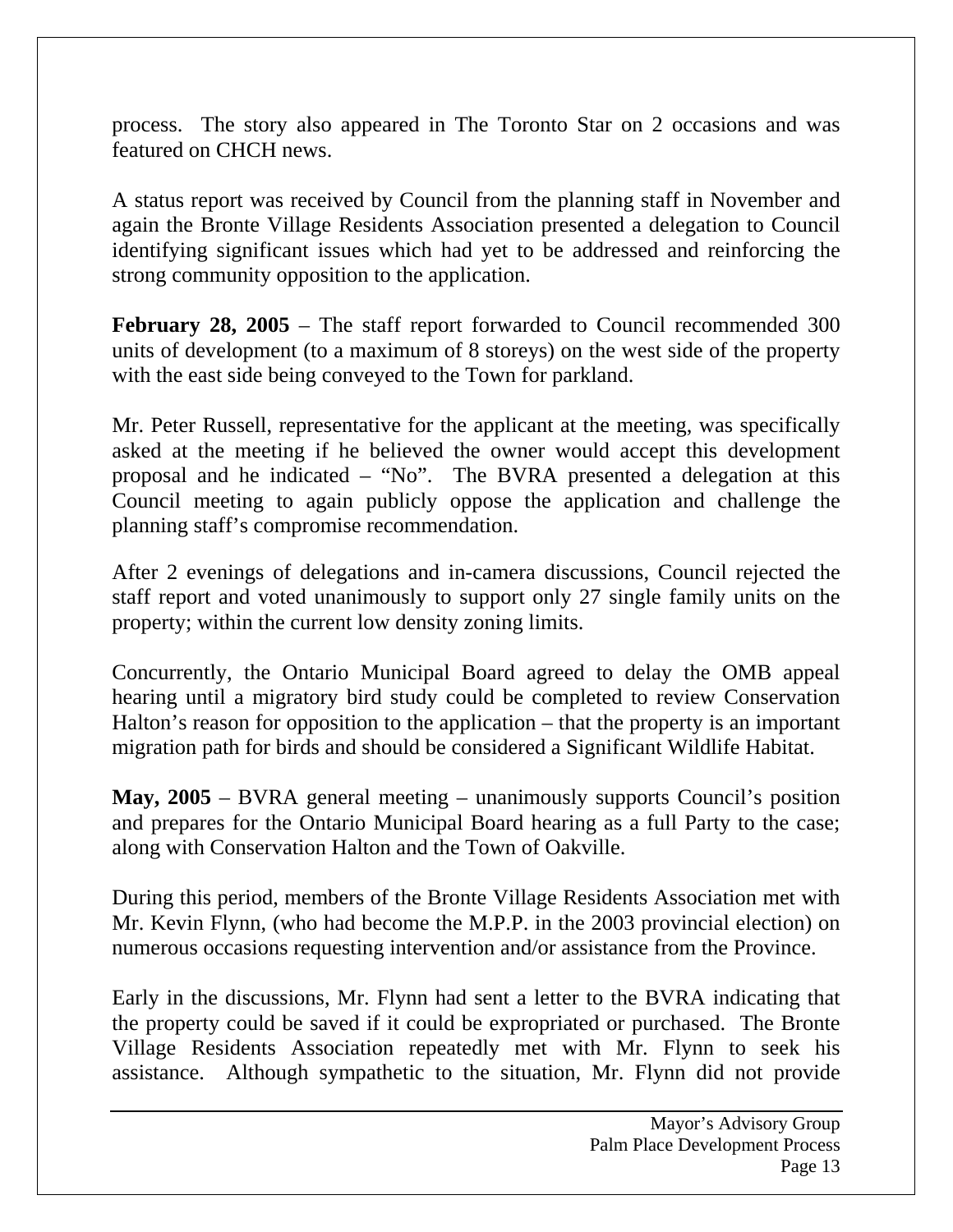assistance that resulted in any tangible results. Numerous different scenarios were presented to Mr. Flynn which required assistance from the Province such as a declaration of Significant Wildlife Habitat, assistance with funding in order to purchase the property, assistance with a declaration of legislative private members Bill, assistance to bring this to the attention of the Premier/Minister of Natural Resources, assistance with witnesses at the Ontario Municipal Board hearing, etc.

Every opportunity for provincial support was unsuccessful however for a variety of reasons. Mr. Flynn indicated the Province could not be involved in a matter before the Ontario Municipal Board, the Province was unable to view this as a priority and it would be difficult to become involved as it could set a precedent of getting involved in a matter that was a municipal consideration. Mr. Flynn indicated if the Province helped out, other communities may follow, seeking Provincial assistance with saving property for parkland purposes.

In fact, the provincial government has intervened when other cases before the Ontario Municipal Board such as the Oak Ridges Moraine case. Legal counsel contended, therefore, it was not clear why the Province could not get involved in this case.

The Bronte Village Resident Association also contacted Bonnie Brown, Oakville's Federal M.P. to review the issue of the property being adjacent to a major gasoline pipeline and gasoline shipping pier. Ms. Brown indicated she forwarded the BVRA letter to the Minister of Transportation. The Minister acknowledged receipt but no meaningfully response was ever received from either the Minister or Ms. Brown.

The Ontario Municipal Board hearing was conducted over a seven week period in **January – February 2006.** There were 3 parties in opposition to the application; The Town of Oakville, the Bronte Village Residents Association and Conservation Halton. Evidence was heard by experts in the areas of shoreline protection, traffic, trees/environment, migratory birds and planning rationale. The hearing was long and complicated. The hearing officers were Mr. N. Jackson and Mr. G.C. O'Connor. The hearing included a public night which invited members of the public to attend and provide input. The hearing rooms were filled to capacity and ten residents officially addressed the Board in opposition to the application.

The 63 page Ontario Municipal Board hearing decision was issued on **May 18, 2006** and concluded that 300 units of development in three buildings conforming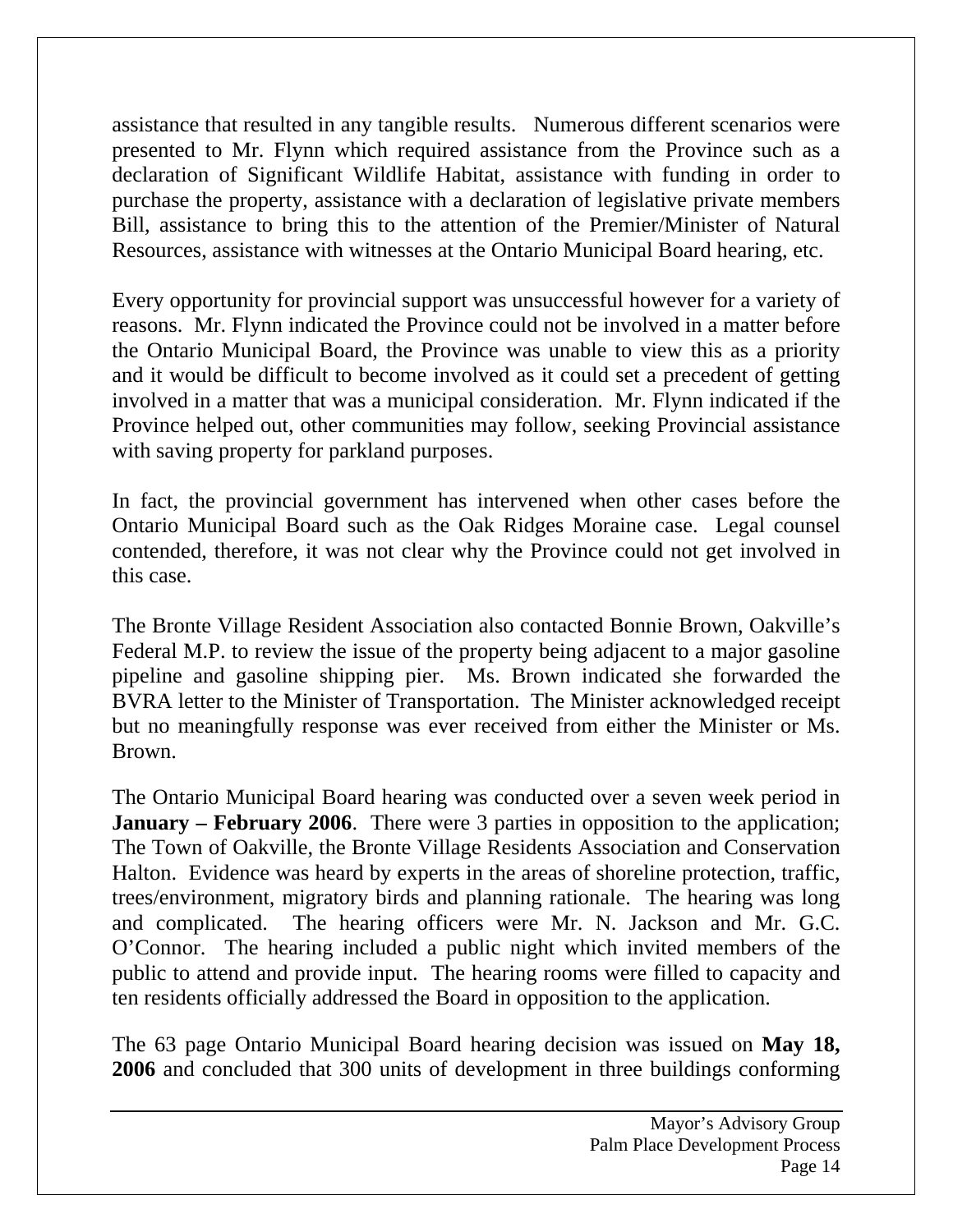generally to the developable area footprint established in the **February 28, 2005** staff report to Council represented good planning.

The Ontario Municipal Board hearing for this development application cost Oakville taxpayers over \$900,000.

Subsequent to the Ontario Municipal Board hearing decision, The Bronte Village Residents Association requested answers to specific questions on why the Town's position was not successful. The report from staff responding to the BVRA's questions did not, in the opinion of the BVRA, provide satisfactory answers to the questions raised. Further, the report was tabled at a meeting which the BVRA were unable to attend due to insufficient notice from the Town.

As a result, Mayor Rob Burton while attending the 2007 BVRA AGM appointed this Mayor's Advisory Committee with Brian Miller as Chair.

### **ISSUES OF FACT AND PUBLIC EXPECTATIONS**

### **ISSUE #1 – Public Understanding**

February 26, 2001 - Council approves the Lakeshore Woods draft development plan. The "Parkland Credit Agreement Letter" is included as a condition of approval. The letter is dated 13 February 2001 and references an agreement made February 7, 2001 and a related letter to John Ghent dated January 26, 2001.

#### **BVRA/COMMUNITY EXPECTATIONS**

THAT any implications of a new condition of development approval are made public and sufficient time be provided to allow the public to form opinions and provide input to staff and Council; and further;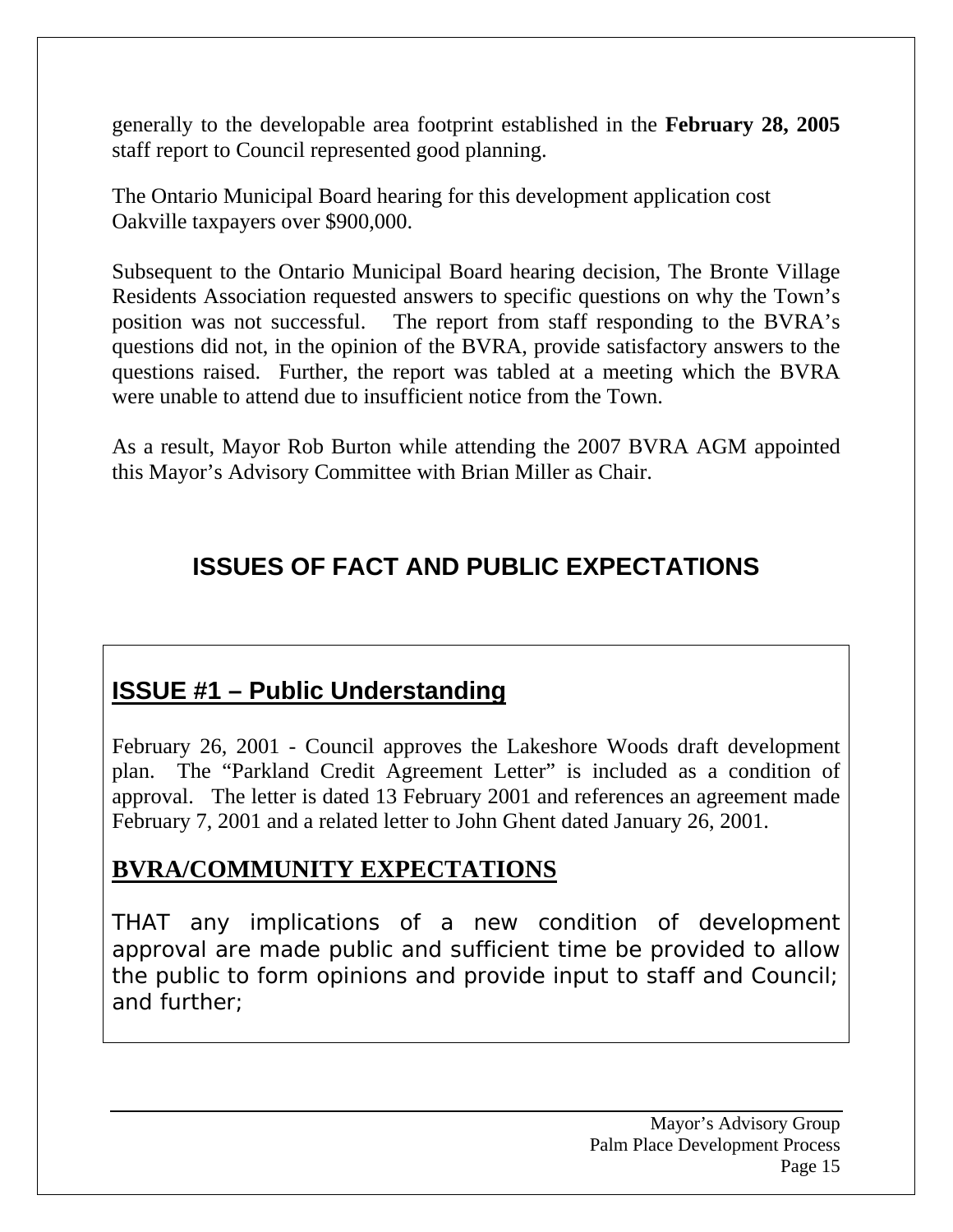THAT any implications of a new condition of development approval be scrutinized, evaluated and included in the staff report.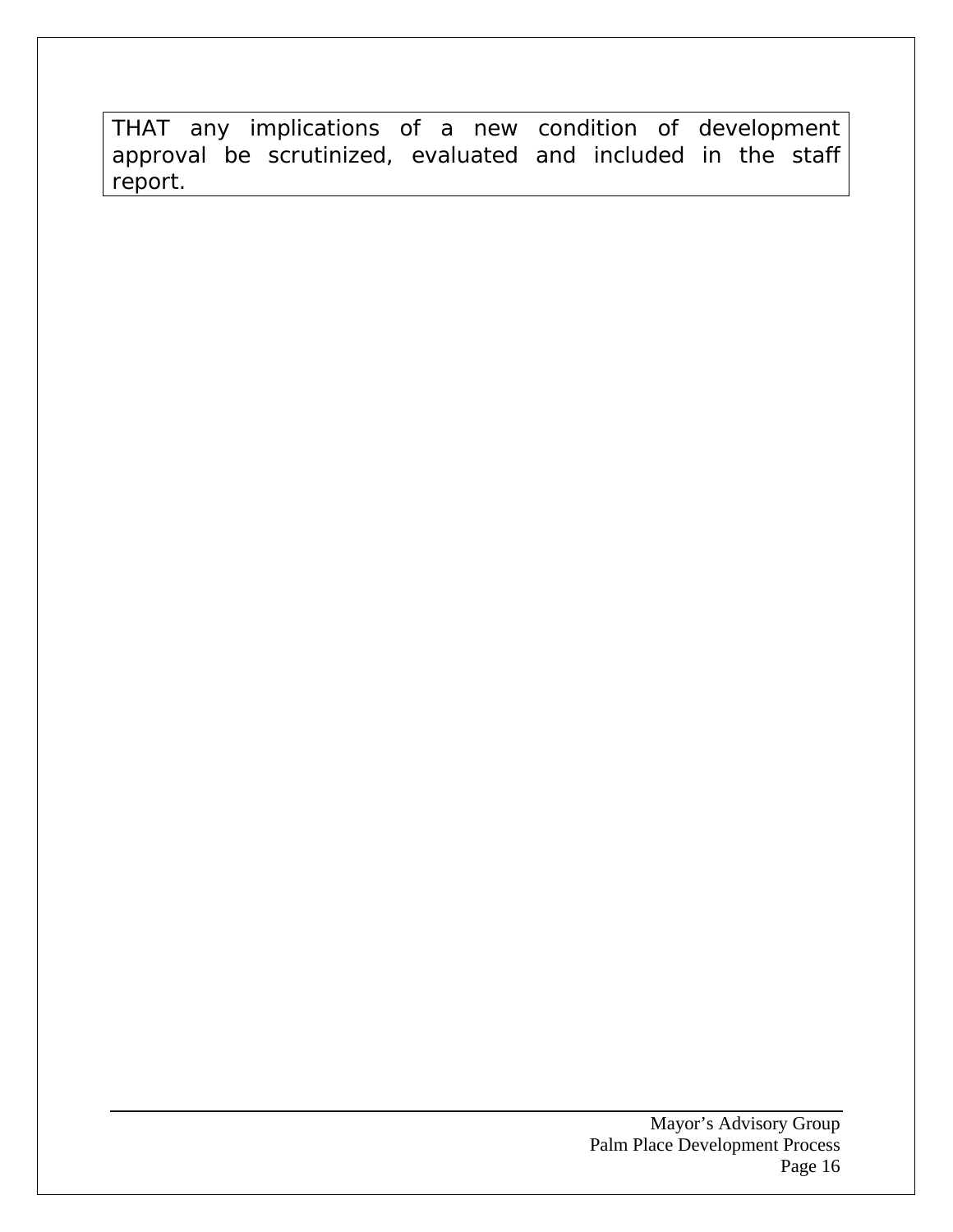# **ISSUE #2 – Pre-Application Discussions/Negotiations**

February 2001 – Parkland Credit Dedication Agreement letter provides contemplation for high density development on Shell House Lands.

January 23, 2003 –Ward 1 Councillors are shown plans for 1000 units of condos on the Shell House Lands prior to development application.

February 19, 2003 – Pre-application consultation meeting between developer representatives and Director of Planning indicating intention for 1000 units of residential condominiums.

July 18, 2003 – Application for 1000 units of development was received by Town of Oakville.

#### **BVRA/COMMUNITY EXPECTATIONS**

THAT, in the interest of full transparency, there be a record of all pre-application communications between Councillors/staff and developers; and intentions be available to interested members of the community as early as possible; particularly when the application is vastly different that current zoning designation.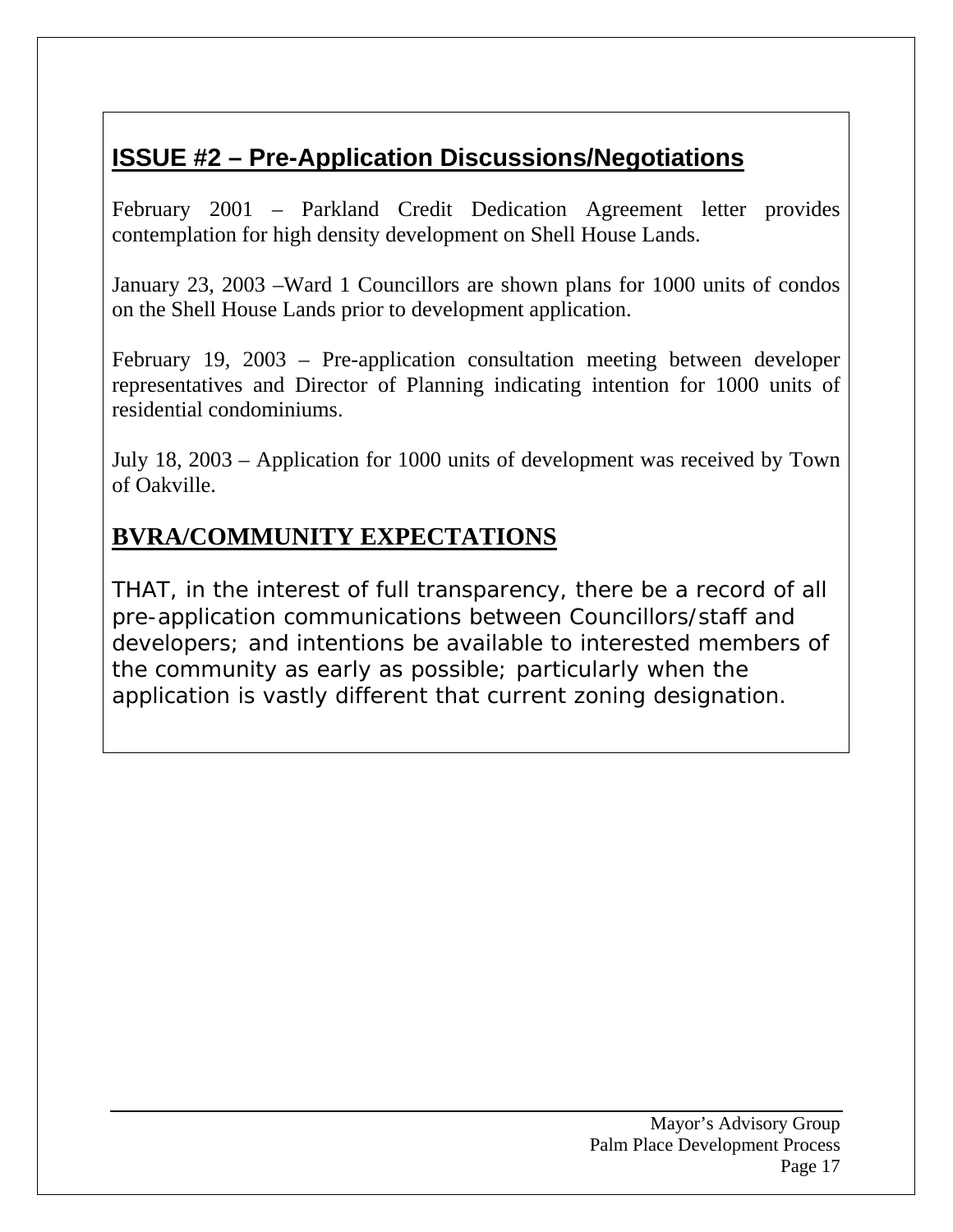# **ISSUE #3 – Disclosure/Relevance of Pre-Existing Agreement**

No disclosure of the 300 unit "Parkland Credit Agreement Letter" is made by those who are aware of it to interested members of the community. (Members of the public would have to read the lengthy Lakeshore Woods staff report to find the Letter that had implications on the Shell House Lands development).

#### **BVRA/COMMUNITY EXPECTATION**

THAT any background information (and its relevance) and/or prior communications related to possible development on subject property be disclosed to the public as early as possible.

### **ISSUE #4 – Public Signage of Development Applications**

The application for development was received on April 18, 2003. No public notification through signage on the property was erected until 23 November 2003; after the application had been appealed to the Ontario Municipal Board.

The requirement of the public to be advised of major development applications is of paramount importance for the community to provide input.

#### **BVRA/COMMUNITY EXPECTATIONS**

THAT the Town ensures all public notification signage is erected on the subject property by the developer upon application and in a timely manner and further that there are significant penalties for not doing so.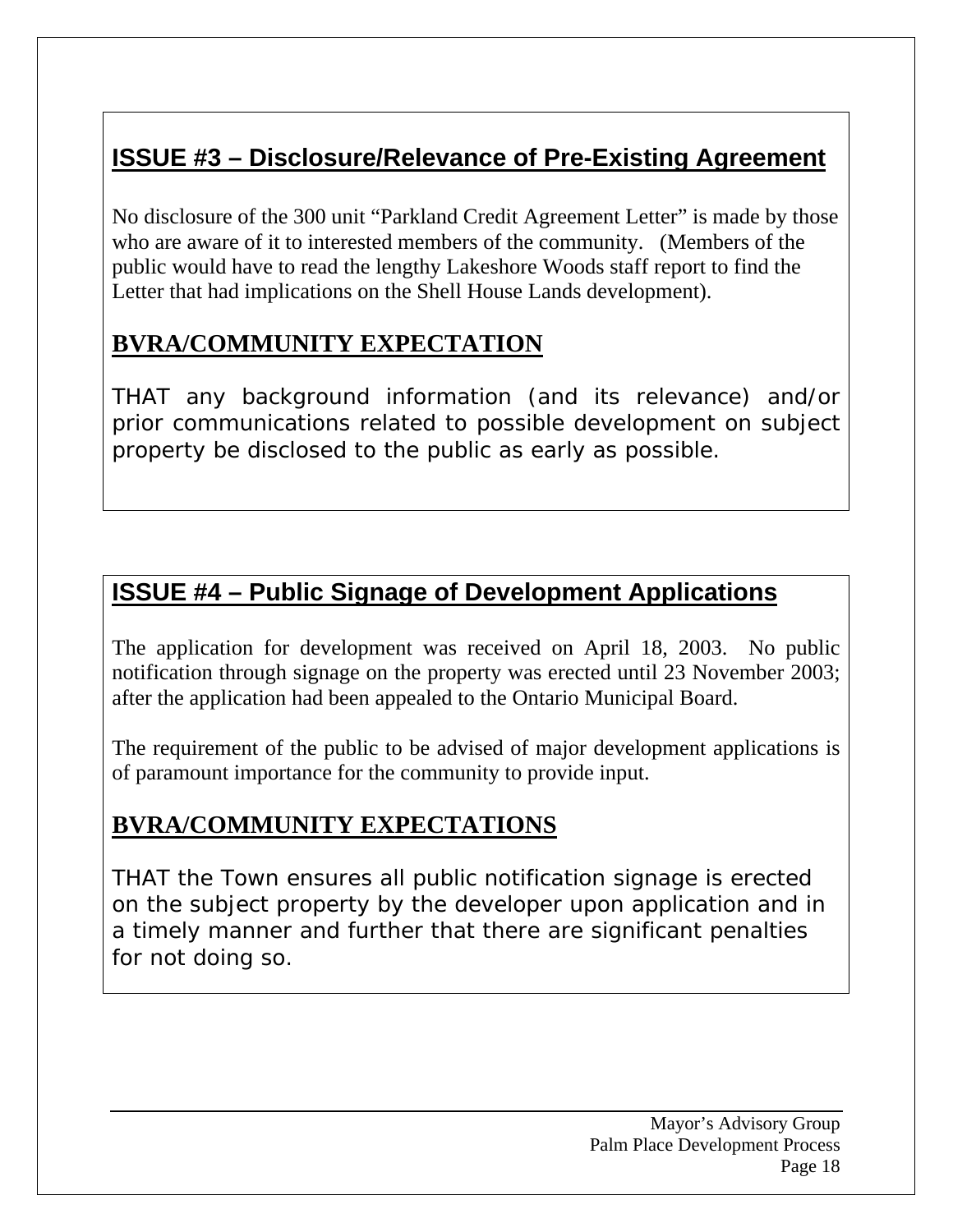# **ISSUE #5 – Staff Recommendations of Compromise**

Mr. Peter Cheatley, Oakville Director of Planning, testified at the Ontario Municipal Board hearing that a large part of his staff report recommendation rationale (March, 2005) was derived from what he believed the developer would accept and was as a result of compromise. Mr. Cheatley further testified that he did not consider a low-density option because it was not going to be satisfactory to the developer.

### **BVRA/COMMUNITY EXPECTATIONS**

THAT planning staff not consider what the developer will accept as a factor in their formulation of 'best land use' planning recommendations; and further

THAT all planning staff recommendations regarding development applications not be based on compromise but focus on "best land use" regardless of the applicants desires.

# **ISSUE #6 – Importance of Housing Mix**

Mr. Alan Ramsay, Senior Planner for the Town of Oakville testified at the OMB hearing that Bronte did not need this development to satisfy high density housing requirements (from estimates to year 2021 in OP). In fact, there are LOW density housing shortages in Bronte; not high. Mr. Peter Cheatley was not aware of this and did not use this as a factor in considering his staff recommendations on the application. Mr. Cheatley also testified he was aware that Bronte has a higher level of high and medium density than the rest of Oakville.

### **BVRA/COMMUNITY EXPECTATIONS**

THOSE planning staff recommendations to Council include housing mix requirements as an important consideration in their formulation of 'best land use' and recommendations regarding any development application.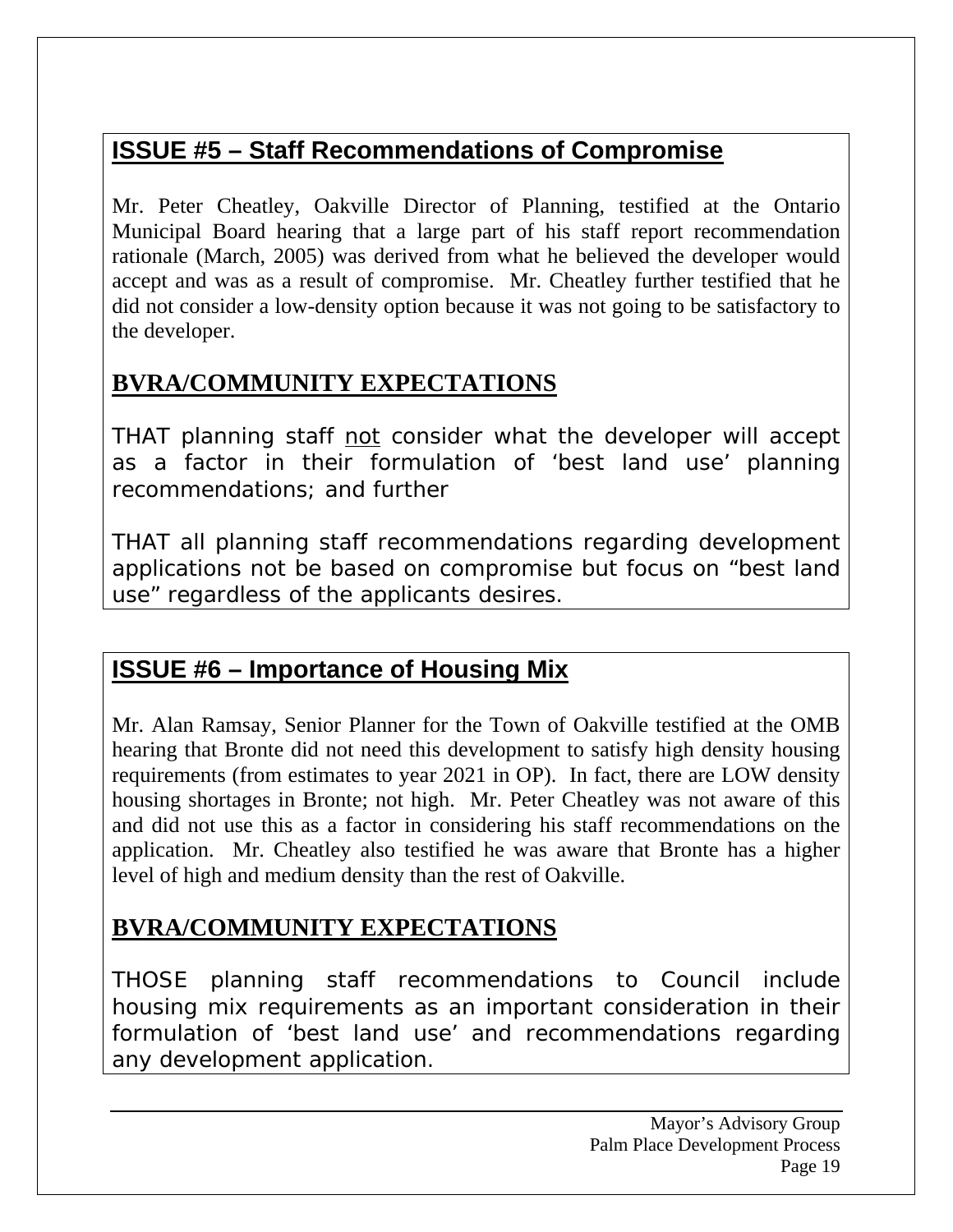# **ISSUE #7 – Fully Research Conditions of Development**

Mr. Frank Lewinburg, Planning Expert hired by the Town of Oakville, testified at the OMB "the town got taken on the 'deal' *[Parkland Credit Agreement Letter]* and potentially compromised the 'public interest' in respect to subsequent development applications".

Mr. Lewinburg further testified the developers came to Oakville with an attitude that they have **a right** to high density even though there are no grounds to accept this, staff accepted the developers have **a right** to high density and responded in kind. Mr. Lewinberg went on to conclude in his testimony "This is not appropriate."

 Mr. Cheatley described the 'Parkland Credit Agreement Letter' as a "landmine which could blow up at any time" and would never have agreed to it.

The Canadian Institute of Planners Code of Ethics: Section 2.9 *"requires that members inform all relevant parties and provide the member's professional recommendation in situations that may adversely affect the public interest;"*

#### **BVRA/COMMUNITY EXPECTATIONS**

THAT Council and the public be advised of any possible adverse consequences related to conditions of development applications (such as "Parkland Credit Agreement Letter") that may compromise future planning decisions – particularly on property that may be subject to future development applications.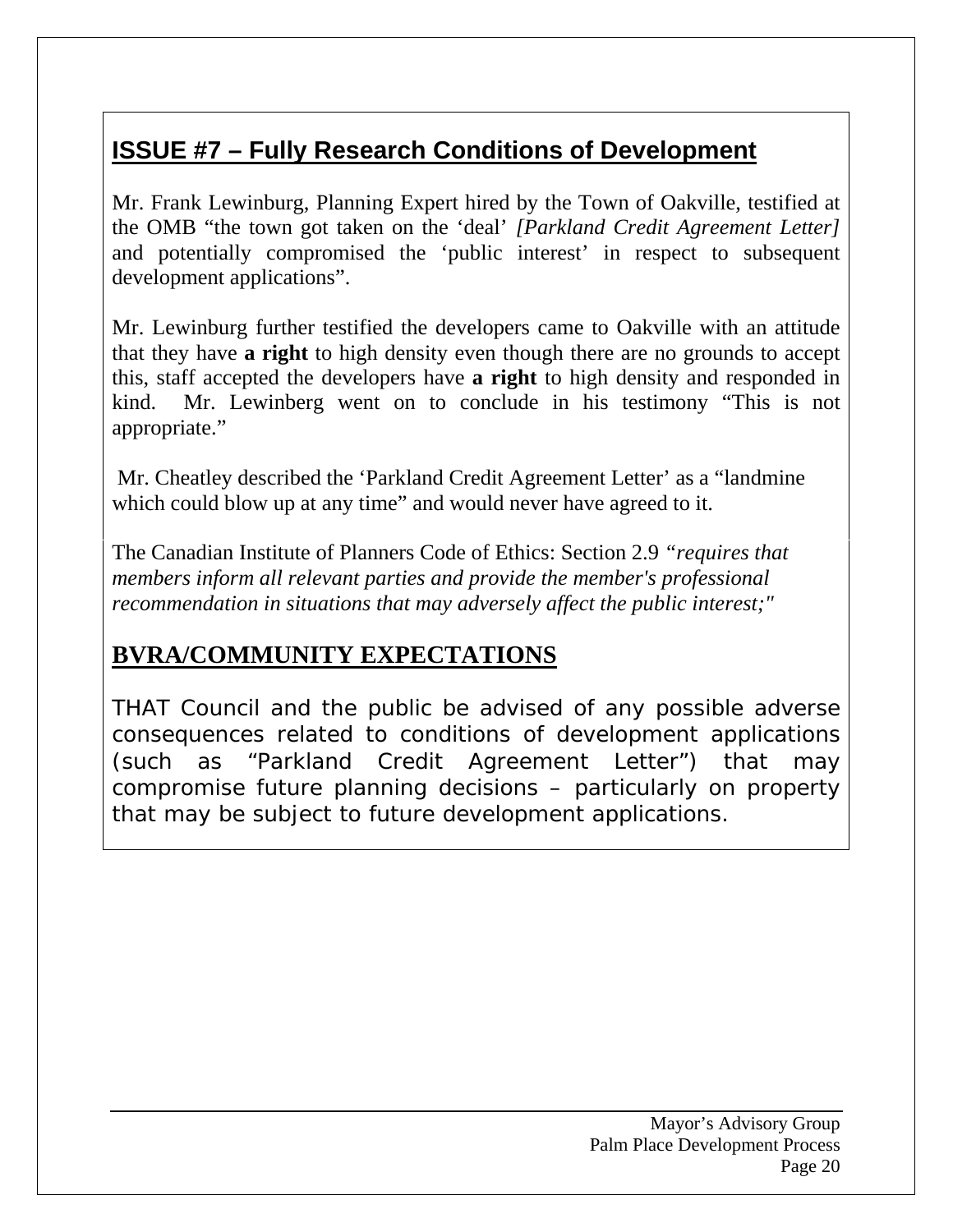# **ISSUE #8 – Conditions Outside of Subject Application**

The Ward 1 Councillors advised members of the BVRA (March 2003) that the "Parkland Credit Agreement Letter" had no value; it was a negotiated settlement that avoided an "out of Oakville" OMB decision. It formed no intent to allow 300 units on the Shell House property.

Mr. Cheatley testified regarding the 300 unit credit that he and the developer believed the letter was something of 'value'.

OMB hearing had testimony from Mr. Cheatley indicating he understood that the owner, Mr. Marco Muzzo, believed the 300 unit credit letter was an invitation to the landowner for 300 units. Mr. Cheatley indicated Mr. Muzzo showed Mr. Cheatley the letter and stated "look its contemplated".

#### **BVRA/COMMUNITY EXPECTATIONS**

THAT no development credits be made for property not part of a development application.

#### **ISSUE #9 – Changes to High Density Locations**

The Official Plan (Bronte Secondary Plan) contemplated a mix of housing types for the lands now known as Lakeshore Woods – including high density in the core of the property. The New Province Homes subdivision proposal did not include high density housing. By excluding high density within the interior of Lakeshore Woods, it gave some substantiation for high density to be placed on the Shell House Lands.

#### **BVRA/COMMUNITY EXPECTATIONS**

THAT housing mix is an important consideration in draft plan approval and any down-grading of density should be analyzed in relation to the Official Plan and best planning principles to determine any possible adverse consequences.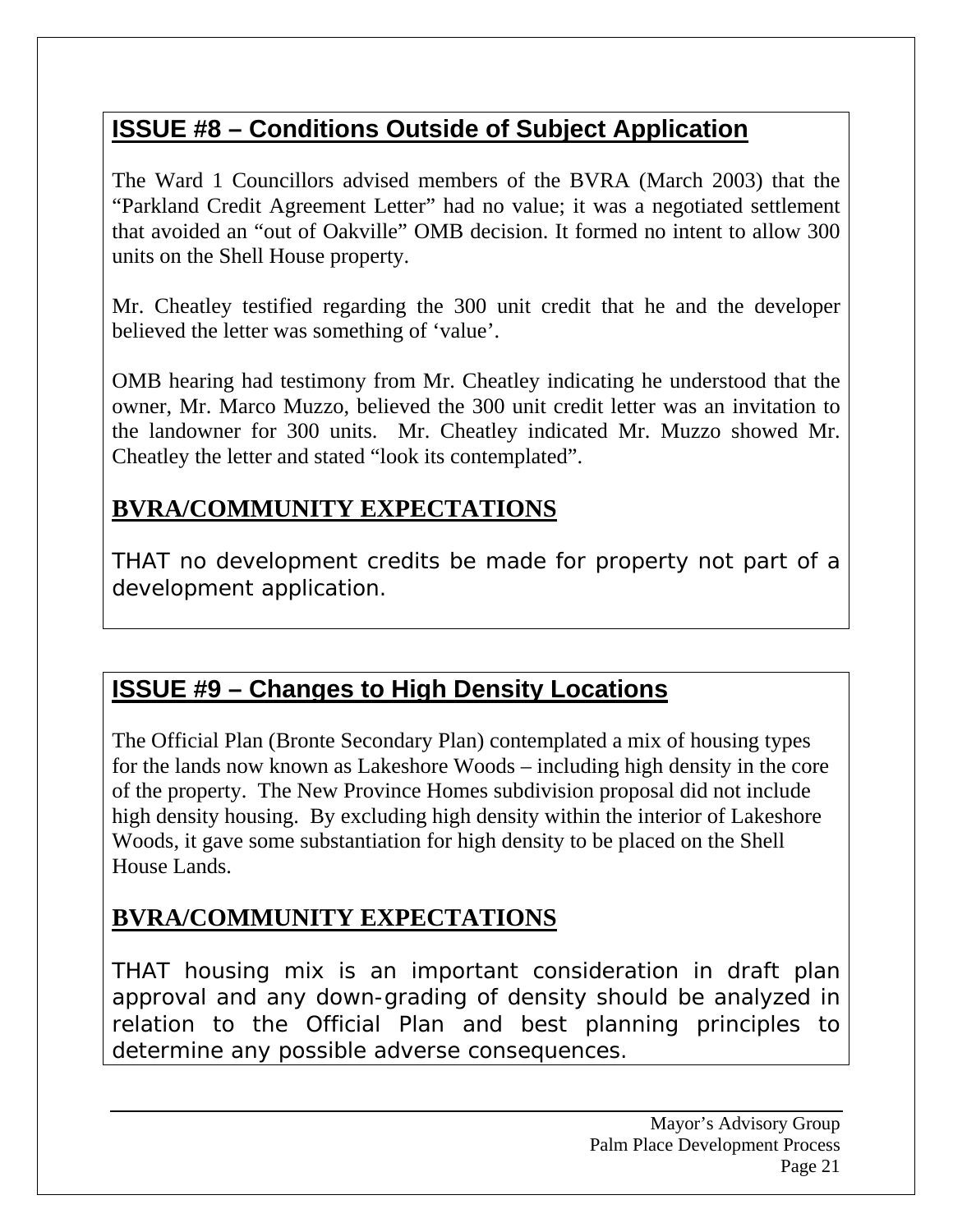# **ISSUE #10 – Planning Staff**

Mr. Cheatley testified at the Ontario Municipal Board – "My planning opinion and the Town's perceptions are different" when asked about building height and high density apartment building in Oakville.

### **BVRA/COMMUNITY EXPECTATIONS**

THAT Oakville planning staff support the Towns perceptions of building height and high density apartment buildings in Oakville; as indicated in the Official Plan.

### **ISSUE #11 – Traffic Considerations in Development**

Mr. Gordon, Traffic Expert to the Town of Oakville at the OMB hearing, testified the traffic implications this development represented, although marginal in volume, would negatively contribute to ever increasing and unacceptable traffic congestion in South West Oakville.

 "Approving the application will put the traffic volumes at unacceptable levels at 3 intersections using Oakville's traffic guidelines as the test." He indicated the municipality did not plan for this.

Mr Cheatley did not consider traffic implications as a significant issue in his decision-making and testified that at some point in the future, mitigating traffic improvements would resolve the traffic problems and if necessary a hold could be placed on the development.

### **BVRA/COMMUNITY EXPECTATIONS**

THAT traffic implications be a major and important consideration in any development application review.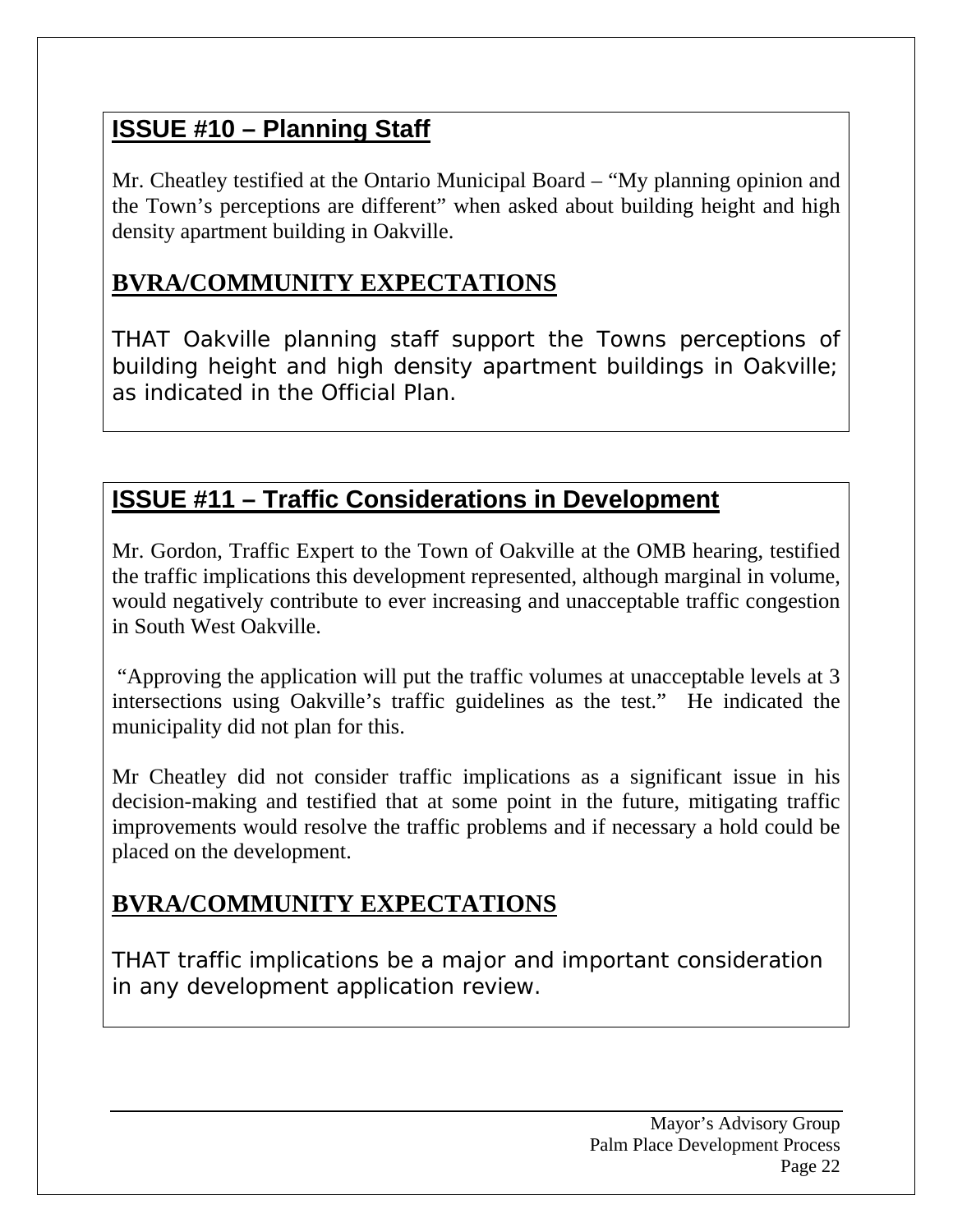# **ISSUE #12 – Realistic Development Applications**

The developer's expert planner, Mr. Peter Russell, admitted under testimony at the OMB hearing that there was little planning justification for 1000 units. Mr. Lewinberg described the application for 1000 units as a 'shot across the bow".

### **BVRA/COMMUNITY EXPECTATIONS**

*It is speculated that developers may submit a proposal that is considerably higher in massing, height and density than they would expect to have approved in the end – but it becomes a starting point for negotiations.* 

THAT all applications for development within the Town of Oakville be scrutinized from the initial stages as realistic and reasonable.

### **ISSUE #13 – Official Plan Interpretations**

The Official Plan contains 4 tests of location criteria for consideration of high density within the existing Official Plan. The Towns' planning staff recommendation report for 300 units indicates that 300 units 'passes' all 4.

Mr. Lewinberg, the Towns planning expert at the OMB hearing disagreed. He testified that in his professional opinion it fails on 2 counts. Mr. Martin Rendl, the Bronte Village Residents Association professional planner also testified the proposal for 300 units fails on 2 counts. The Official Plan states a proposal for high density must pass on all 4 criteria to be acceptable.

#### **BVRA/COMMUNITY EXPECTATIONS**

THAT the Official Plan "location" criteria for high density should be written such that interpretation is clear and consistent by planning experts and not subject to interpretation.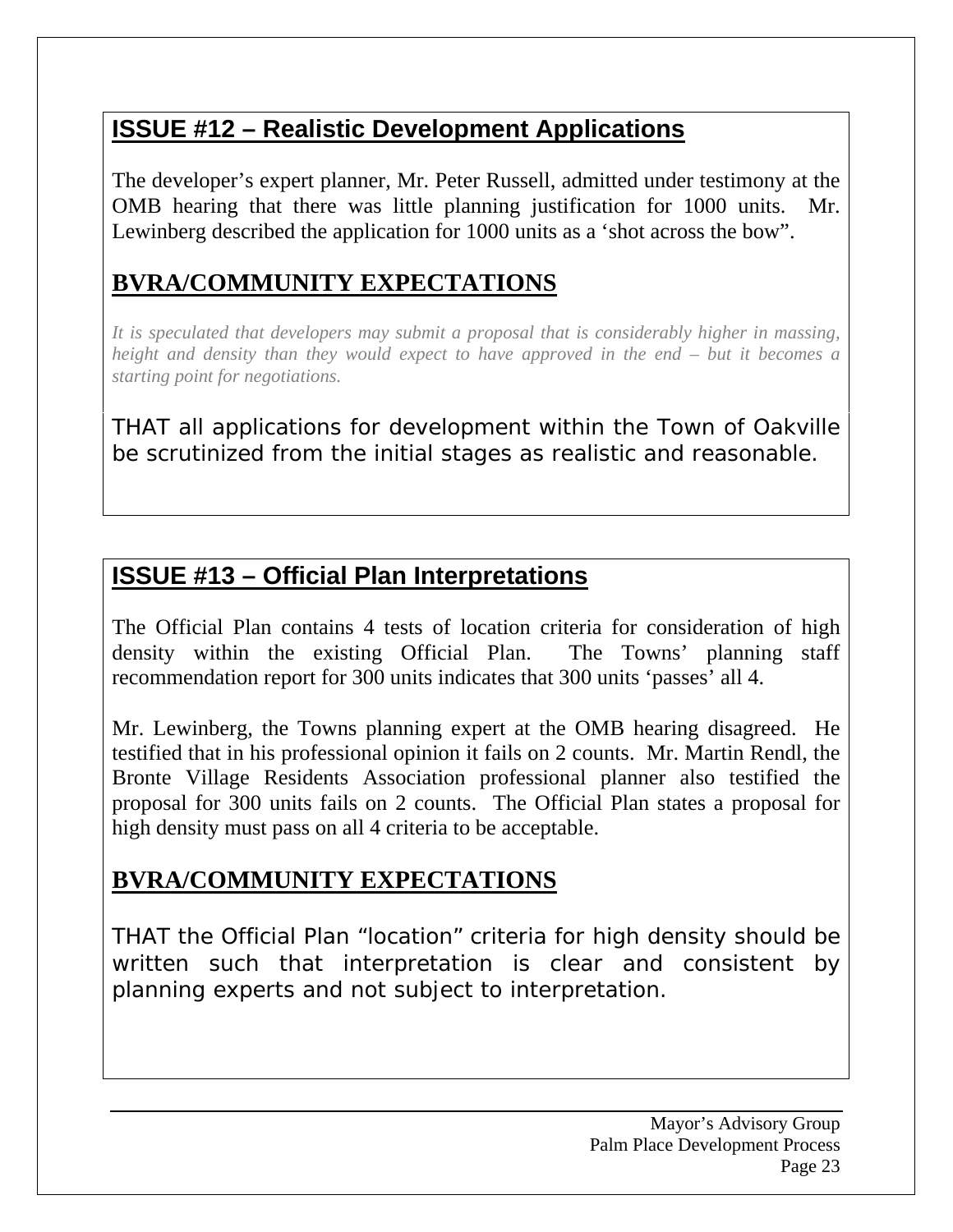### **ISSUE #14 – Community Character**

The Official Plan of Oakville speaks to the importance of preserving or maintaining the character of a community. There are at least 13 references in the Official Plan. The staff report recommending 300 units does not discuss how this development application preserves or maintains the character of the Bronte community. The Bronte Village Residents Association strongly argued the development would negatively impact the Bronte community character.

#### **BVRA/COMMUNITY EXPECTATIONS**

THAT Community Character be better defined in the Official Plan and be an important consideration for development application review; in order to protect, preserve and maintain.

#### **ISSUE #15 – Federal Recommendations**

In 1991, The Royal Commission on Waterfront Regeneration recommended that all levels of government work together to find a way to save the Shell House Lands from development.

# **BVRA/COMMUNITY EXPECTATIONS**

THAT staff review all Royal Commission Reports where the subject involves Oakville and if approved by Council, the intentions should be followed and, if necessary, be made part of the Official Plan.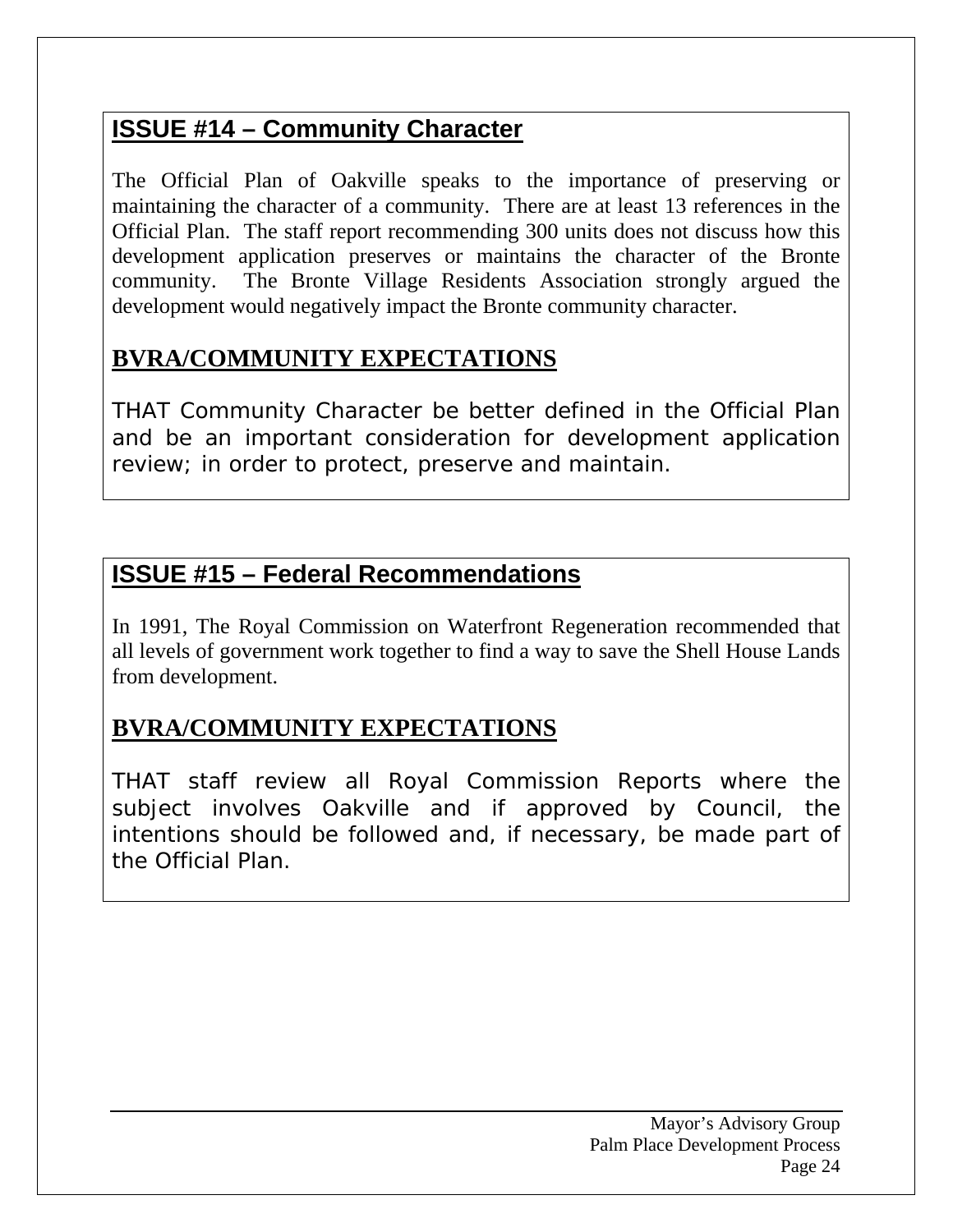### **ISSUE #16 – Parkland Dedication Priority**

The negotiations between planning staff and the developer on remedies to the 'over- dedication' of parkland within the Lakeshore Woods subdivision application were contained in non-public documents and included calculations of nondevelopable land. It is unclear how 'hazard lands', lands on either side of creek beds (set-backs) and other lands were calculated into the equation. It is further unclear how 400 units of high density residential not requiring parkland dedication is rationalized as "calling it even" – in the words of the developer.

The Metrus letter dated 26 January 2001 indicates that Town staff confirmed "paying for" the 'over-dedication' was not an option. This was determined without public consultation.

### **BVRA/COMMUNITY EXPECTATIONS**

THAT details of parkland 'over-dedication' be subject to extreme sensitivity and public scrutiny. The public expects all efforts and opportunities to maximize parkland dedication be taken advantage of including:

- calculations of over-dedications as presented by developers should be verified;
- hazard lands and set-backs accounted for;
- opportunities to protect the property due to natural sensitivities;
- is the value of waterfront comparable to other lands?
- serious consideration of paying for the parkland?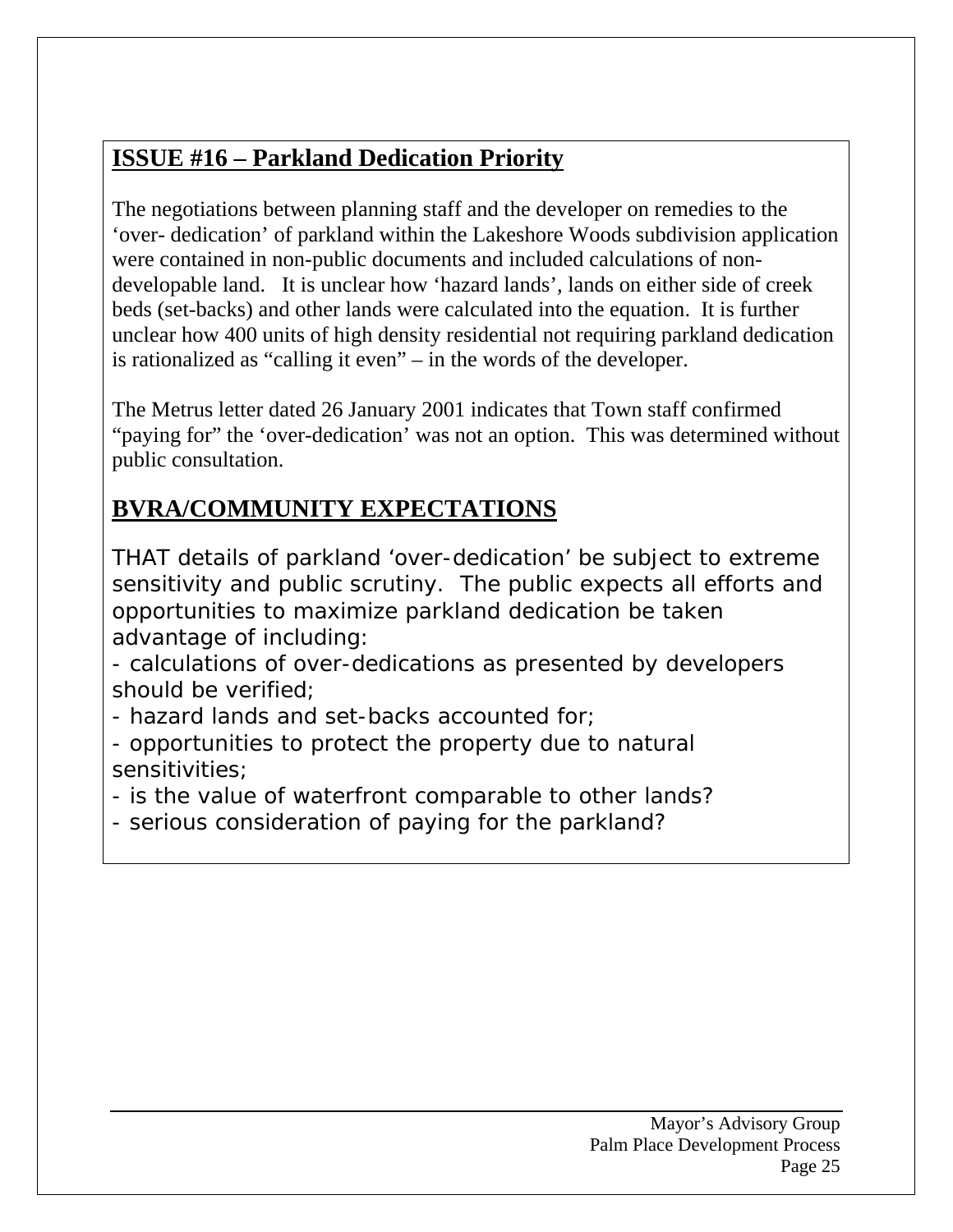# **RECOMMENDATIONS**

- 1. Develop and implement a Town Policy such that no conditions of development approval can affect nonsubject land. There should be no deals or compromises made that infringe or adversely implicate the Official Plan vision and goals. No deals should be made that infringe on zoning that applies to different property. It is clear the developer in this case *believed they had an entitlement, they were 'owed', they were in a credit position* – and irrespective if the 'Parkland Credit Agreement Letter' came with guarantees – it had an impact on the development outcome on the Shell House Lands – for which the public had limited or at the very least, incomplete information from which to comment.
- 2. Develop and implement a Town Policy such that the public is provided at least 60 days notice of all conditions of approval for development applications subject to Official Plan and Zoning Amendment. This allows the community to scrutinize the conditions and contemplate any adverse consequences.
- 3. Improve the format of all staff recommendation reports to Council which are the subject of development applications requiring Official Plan and Zoning Amendment, to include a minimum of three (3) viable, creative and distinct options for approval with discussion of advantages and disadvantages. Do not have planning staff provide only one option as this can become heavily weighted by Ontario Municipal Board hearing officers in their decision and may in fact be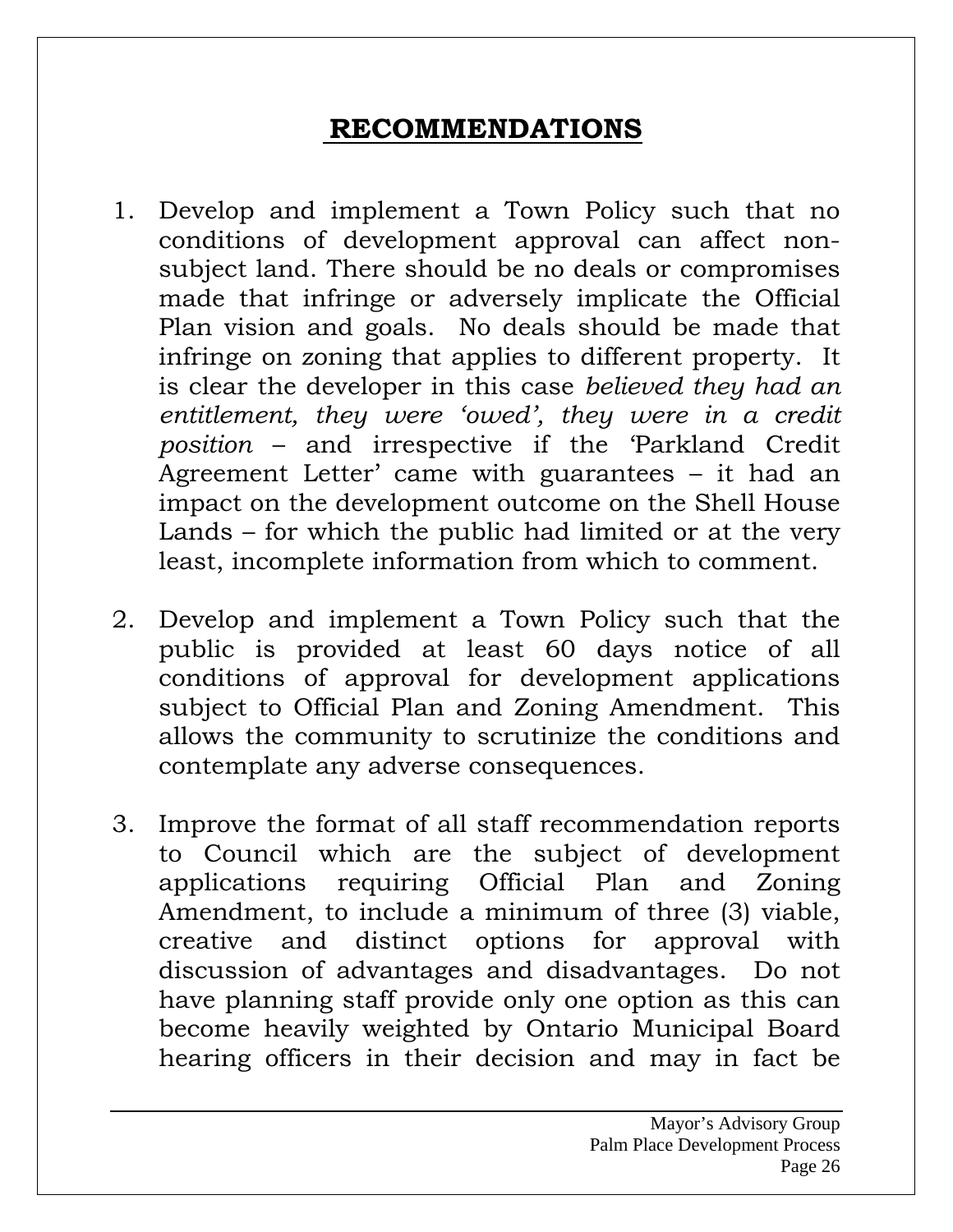more of a consideration than Council's direction. Further, staff should not engage in speculation as to the future decision of developers and/or Ontario Municipal Board decision; in determining their own recommendations.

- 4. Improve the format of all staff recommendation reports to Council which are subject of development applications requiring Official Plan and Zoning amendment, to include the itemization and discussion of Official Plan intent, vision and goals. Staffing reports should clearly relate the application in terms of 'supporting' or 'not supporting' Official Plan contents. To improve public understanding and consultation, staff reports should include a checklist of issues and how the application supports or does not support the Official Plan and existing zoning of the property. The issues should include impact on traffic, density, community character and environmental conditions. This will also help the public to understand staff rationale and justifications for their recommendations.
- 5. Improve the format of all staff recommendation reports to Council which are subject of development applications requiring Official Plan and Zoning amendment by including a statement of "Potential Adverse Consequences".
- 6. The Official Plan speaks of "Community Character" as an important amenity which should be retained and protected. However, the Official Plan does not define "character" or adequately describe the character of individual communities in Oakville. This allows for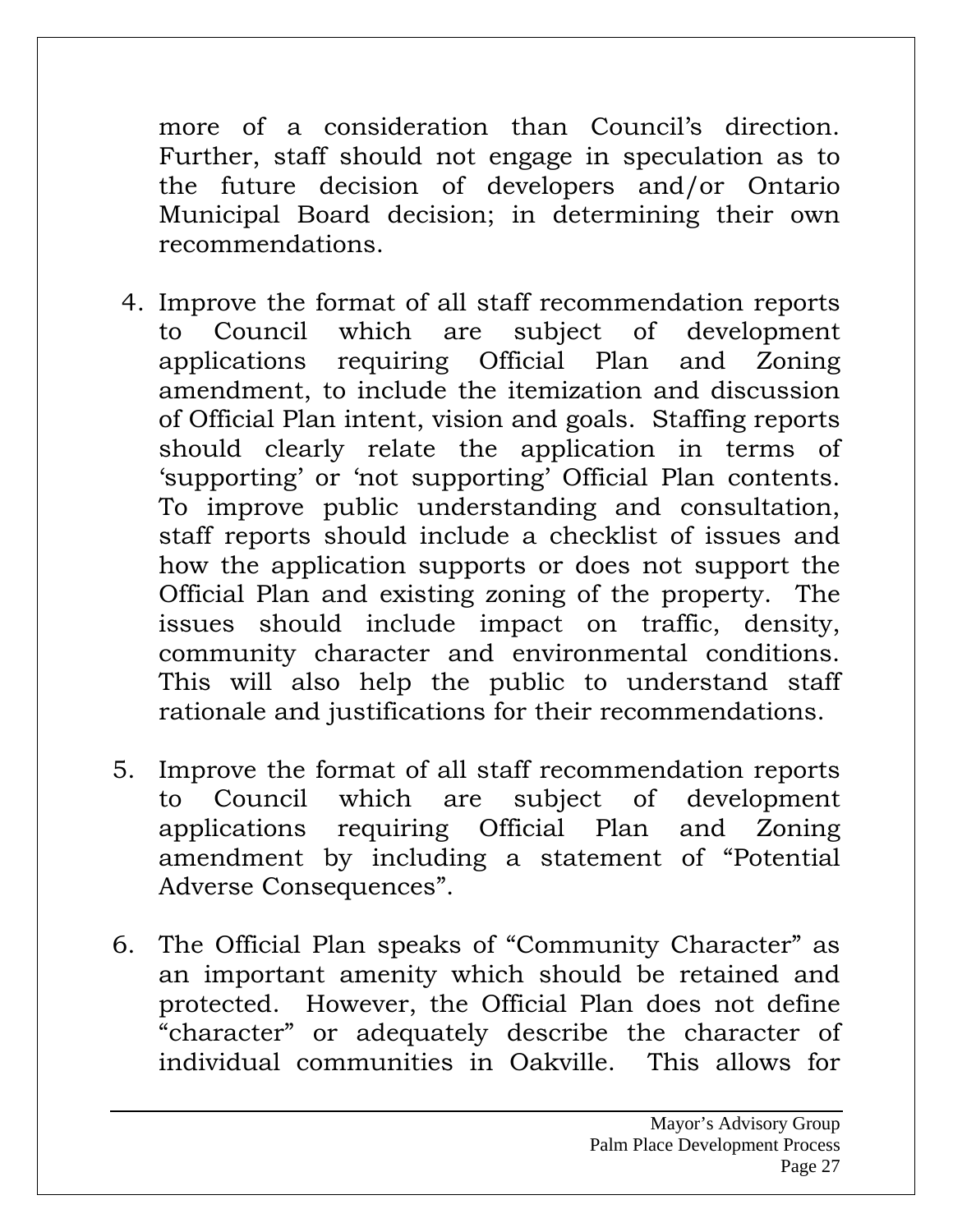wide-ranging interpretation of a development application's effect on something that is not defined and yet very important to community members. Define Community "Character" in the Official Plan and thoroughly define the character of each community within Oakville as well as Oakville as a whole.

- 7. The Ontario Municipal Board hearing, in this case, heard a wide range of professional planning opinion on "best land use" for the Shell House Lands from four professional planners. The positions of the Director of Planning in Oakville versus the Town's expert planning professional hired for this OMB hearing contained very different opinions, views and interpretations of the application and how it relates to the Oakville Official Plan. Since many planners have considerably different views, the Town of Oakville should seek to hire planning staff that are respectful and supportive of the Oakville Official Plan.
- 8. The Town of Oakville development application process should require developers to consult officially with Residents Associations prior to applications being submitted. The Official Plan encourages community consultation on development applications.
- 9. The Town of Oakville development application process should seek to determine a developer's intentions for all property that is intended for development. If developers divide property into separate development applications, it contributes to piece-meal planning. Developers should be required to submit proposals for all of the area intended for development at the same time. There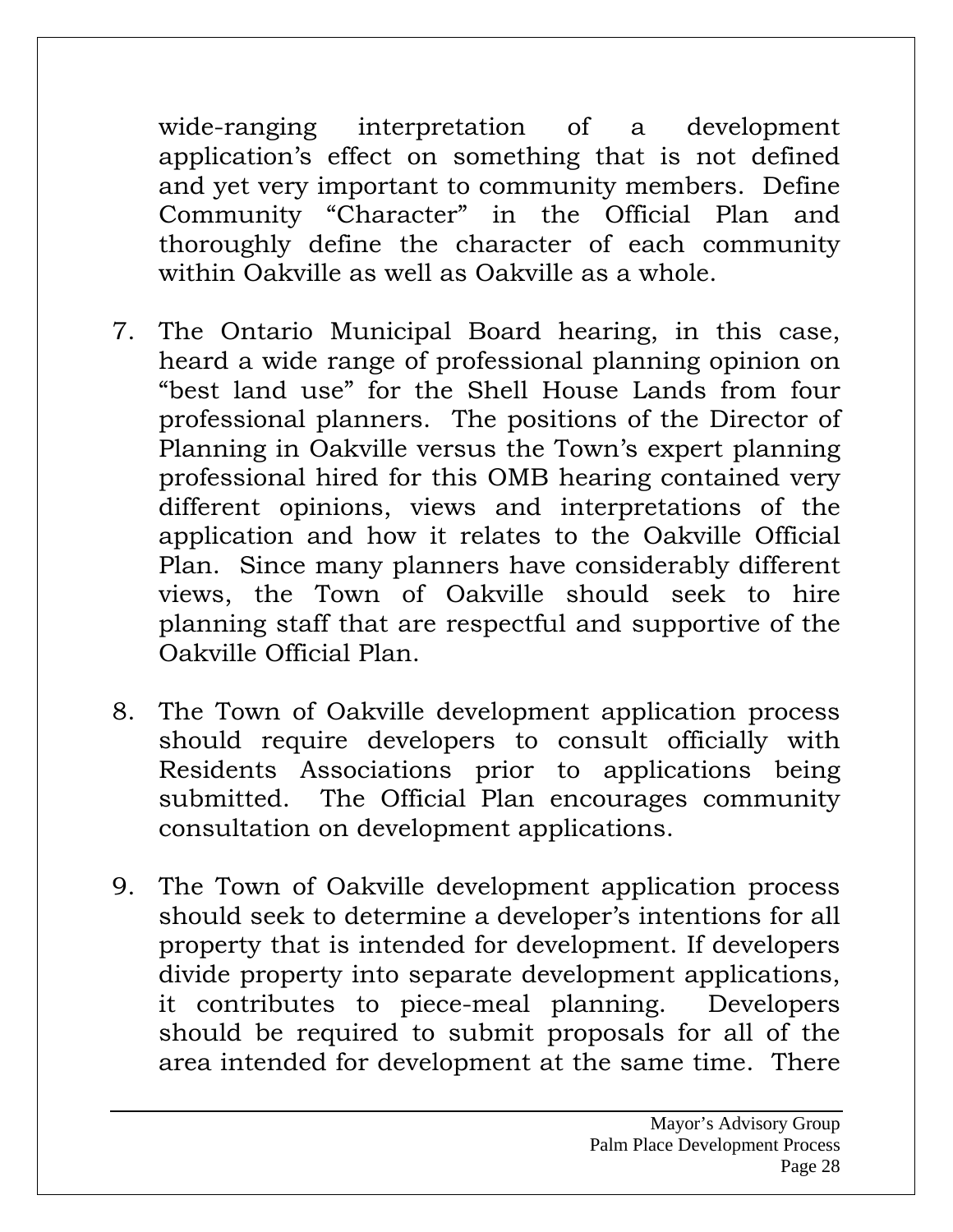should be penalties when applications are not submitted in compliance with this requirement – such as disallowing a secondary application on adjacent or contiguous property for a period of time – 2 years for example.

- 10. To ensure that high density development occurs where the Official Plan and Secondary Plan provides for it, and not in areas not contemplated – provisions of down-grading of density must be analyzed for possible adverse consequences. In this case, the end result of the development of the entire property purchased by Metrus has the location of high density moved from its intended Secondary Plan location (in the heart of Lakeshore Woods) to the waterfront (Shell House Lands).
- 11. In keeping with good business practices, scrutinize all Ontario Municipal Board results – both "wins" and "losses" including public review and public recommendations. Involve outside consultants to critique actions to improve accountability and ensure transparency of process.
- 12. Develop and implement new planning staff review criteria from which a development application can be considered to have true merit to avoid "shots across the bow". This may involve research to determine what criteria would be used. Criteria for frivolous applications should be identified and treated accordingly.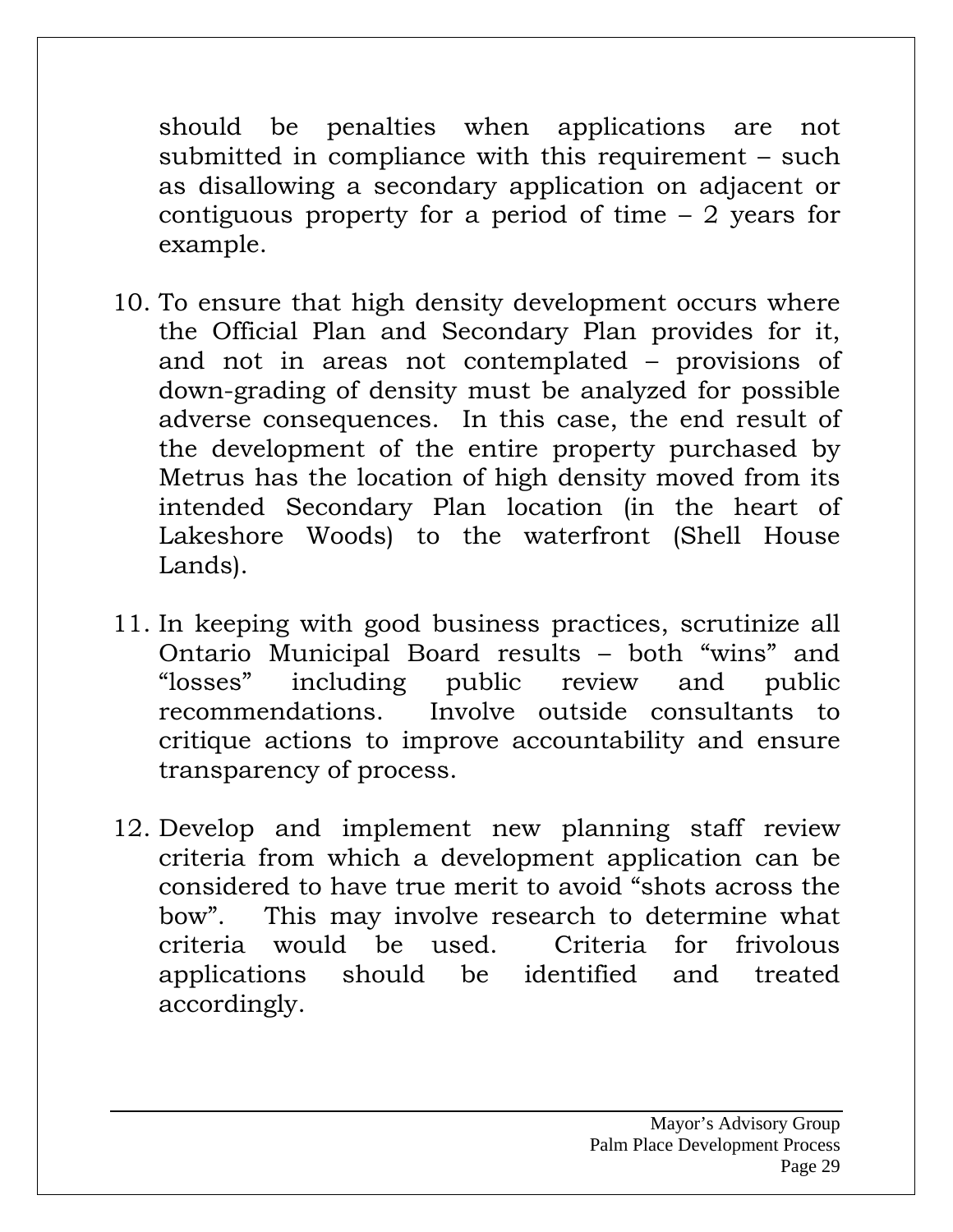- 13. The Official Plan "location" criteria for high density development should be written such that interpretation is clear and consistent and not subject of wide-reaching interpretation.
- 14. Staff records of public consultation meetings should be detailed and formally recorded to ensure documentation of meetings is accurately reflected in reports.
- 15. The Town should rigorously enforce requirements for public signage immediately upon receipt of a development application. Significant penalties should be invoked to developers failing to meet this public awareness requirement.
- 16. All efforts should be made to ensure calculations of statutory parkland requirements are correct and made public. Definitions should be in place to determine what non-developable land should be reduced from the calculations – including all hazard lands, set-backs and significant wildlife areas.
- 17. Any Royal Commission report recommendations involving Oakville should be the subject of a Town Council report which would decide if the Town should have regard to the report and if so, amend the Official Plan to reflect the recommendations.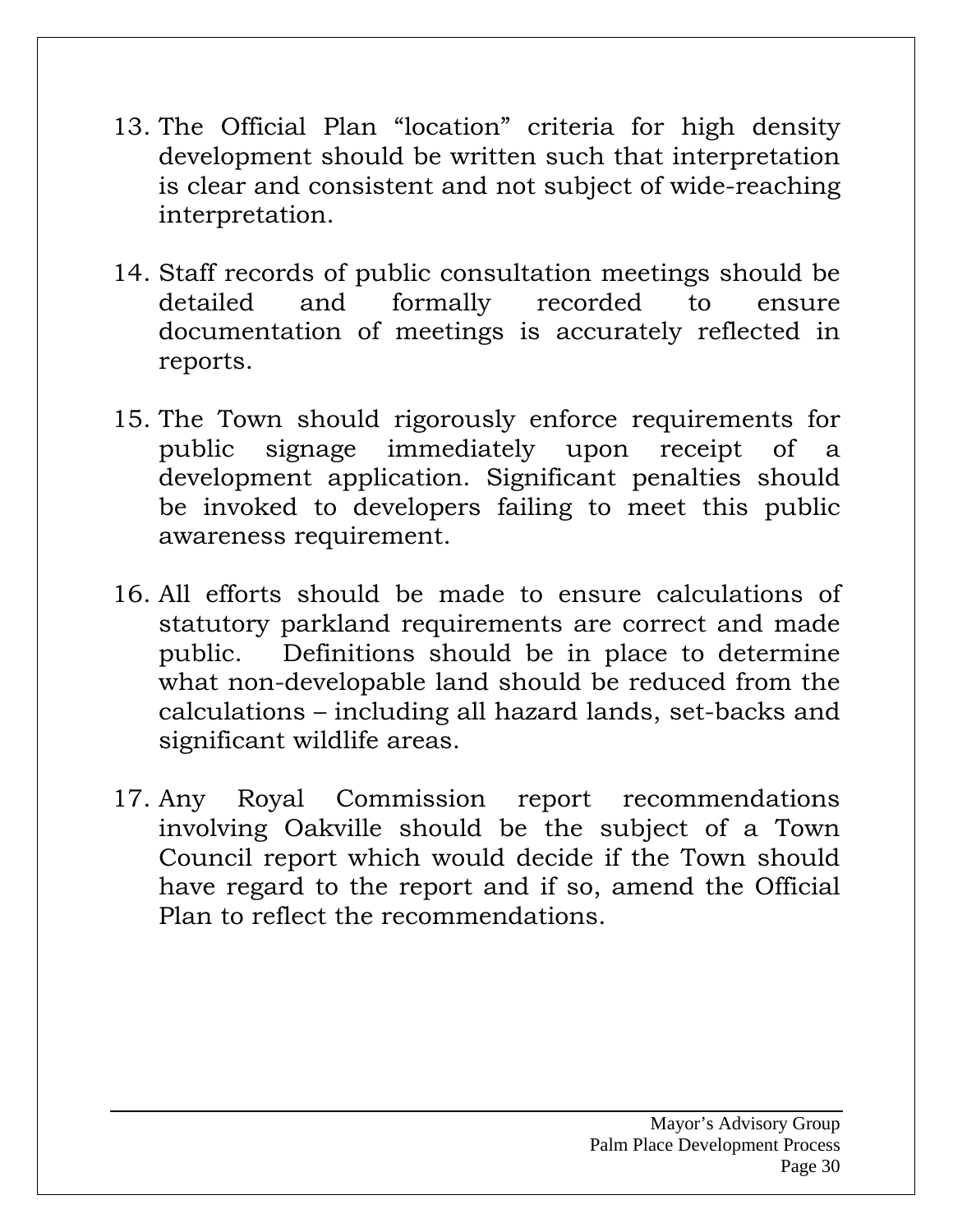#### *With thanks…*

The Mayor's Advisory Group wishes to thank Mayor Burton for the opportunity to bring forward our findings and recommendations on this development application process. Our efforts and research were done in the spirit of improving effective community involvement in the shaping of Oakville's future, in bettering our understanding of the development application process and to help align community opinion, Official Plan effectiveness and preserve our community's treasured attributes. We sincerely hope you find this report useful in your tenure as Mayor.

Oakville is a very unique and special place to live. We are all custodians of its natural attributes and have a responsibility to contribute to the best policies and practices that will ensure development is done for Oakville's betterment into the future.

Signed this  $31<sup>st</sup>$  day of January, 2008.

\_\_\_\_\_\_\_\_\_\_\_\_\_\_\_\_\_\_\_\_\_\_\_\_\_\_\_\_\_\_\_\_\_

\_\_\_\_\_\_\_\_\_\_\_\_\_\_\_\_\_\_\_\_\_\_\_\_\_\_\_\_\_\_\_\_

\_\_\_\_\_\_\_\_\_\_\_\_\_\_\_\_\_\_\_\_\_\_\_\_\_\_\_\_\_\_\_\_\_

\_\_\_\_\_\_\_\_\_\_\_\_\_\_\_\_\_\_\_\_\_\_\_\_\_\_\_\_\_\_\_\_\_

Brian Miller, Chair

Laurie McGinn

Mike Lansdown

Sara Alexander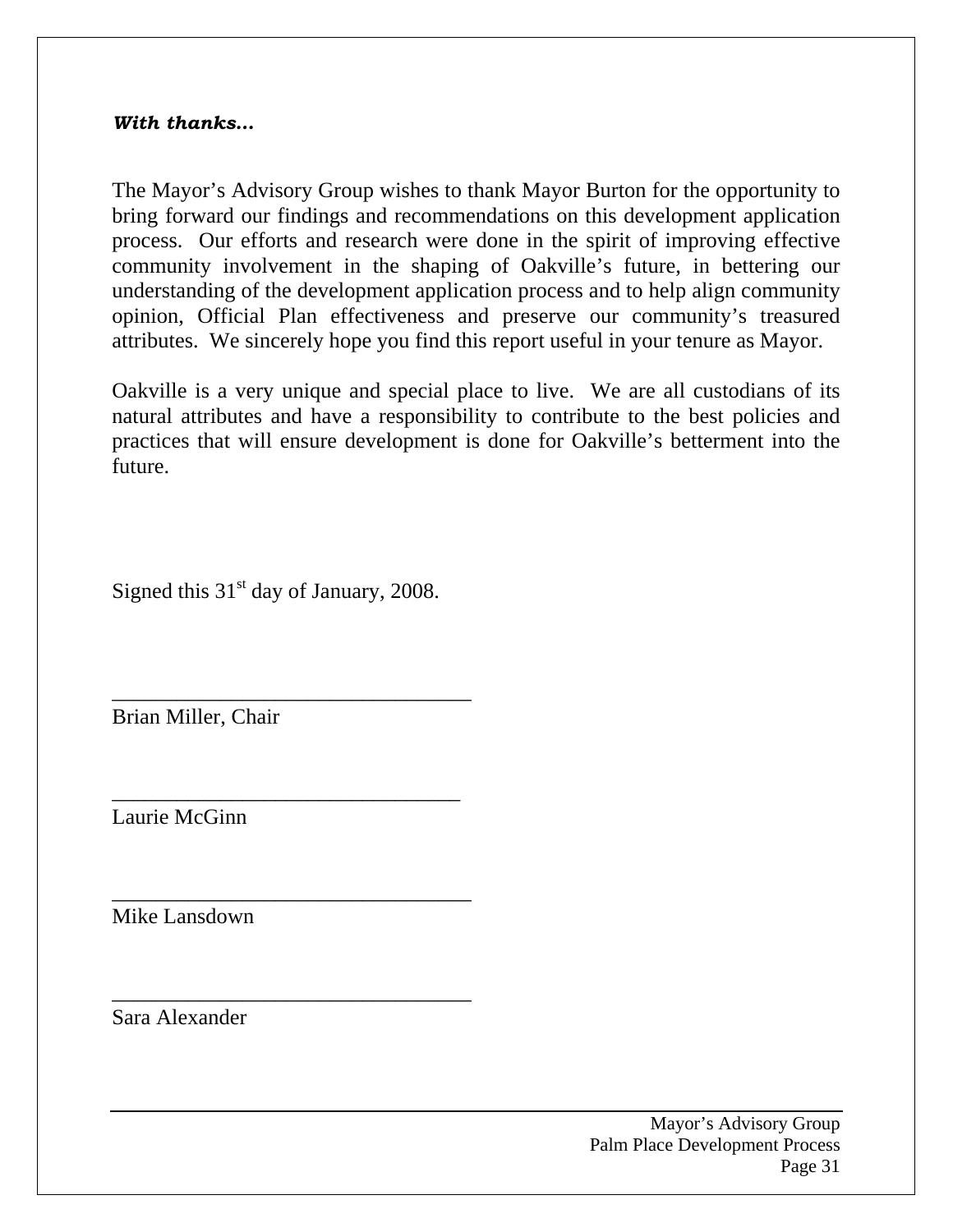#### **CONSULTATION AND INFORMATION GATHERING**

**In September, 2007, the Mayor's Advisory Group requested consultation and opinion gathering from those we considered to be relevant parties; Mr. Peter Cheatley (then Director of Planning), Mr. Kevin Flynn (MPP & form Ward 1 Councillor) and Mr. Ralph Robinson (Ward 1 Councillor). Each was provided a preliminary draft report along with a series of questions which we wanted answers to. We provided ample opportunity for a written response from each. Unfortunately neither Councillor Robinson, Mr. Cheatley nor Mr. Flynn provided the requested comments within the designated time frame. In the fact the only comment received was that Councillor Robinson who verbally indicated he wished to seek professional advice prior to commenting. It should be noted all parties were provided additional time to provide comments, however none did.** 

**The following is the list of questions provided to the above parties:** 

- **1. Please review ISSUES and BVRA/COMMUNITY EXPECTATIONS and provide comment as you deem appropriate;**
- **2. What can you offer as suggestions to reduce the gap between the ISSUES and BVRA/COMMUNITY EXPECTATIONS for future development application processes;**
- **3. What would you do differently to prevent OMB decisions that are so different from Council and public desire?**
- **4. Recommendations for future development application process that would prevent similar outcomes for the community – what would you suggest could be done differently?**
- **5. Mr. Flynn/Mr. Robinson– What were your expectations regarding the letter of credit?**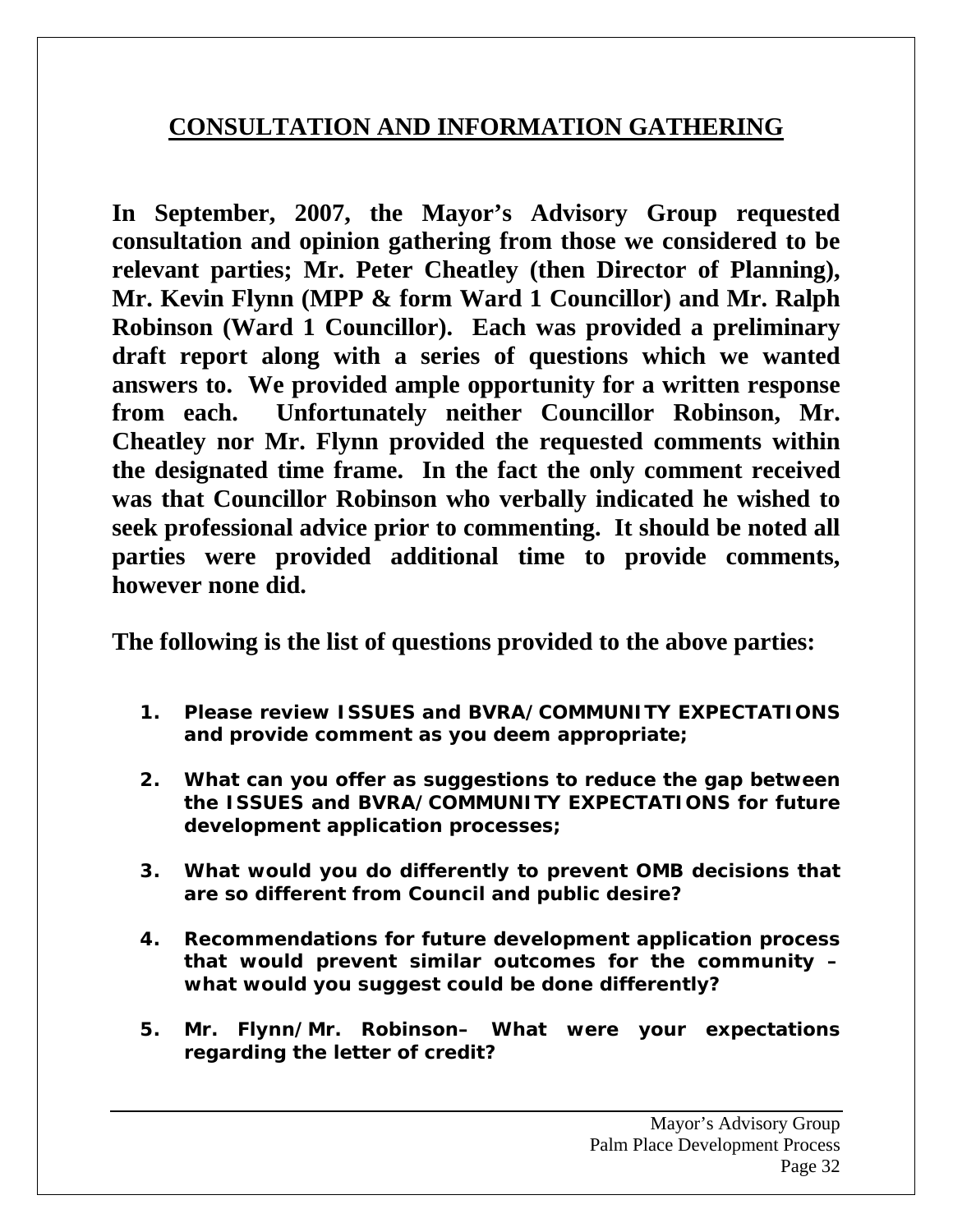- **6. Mr. Flynn How could the Province help in dealing with development applications in the future when they are so contrary to public, Council and Official Plan vision?**
- **7. How do you see the public most effective in the development process and what do you suggest individuals do to ensure their community vision is maintained?**
- **8. Any other comments?**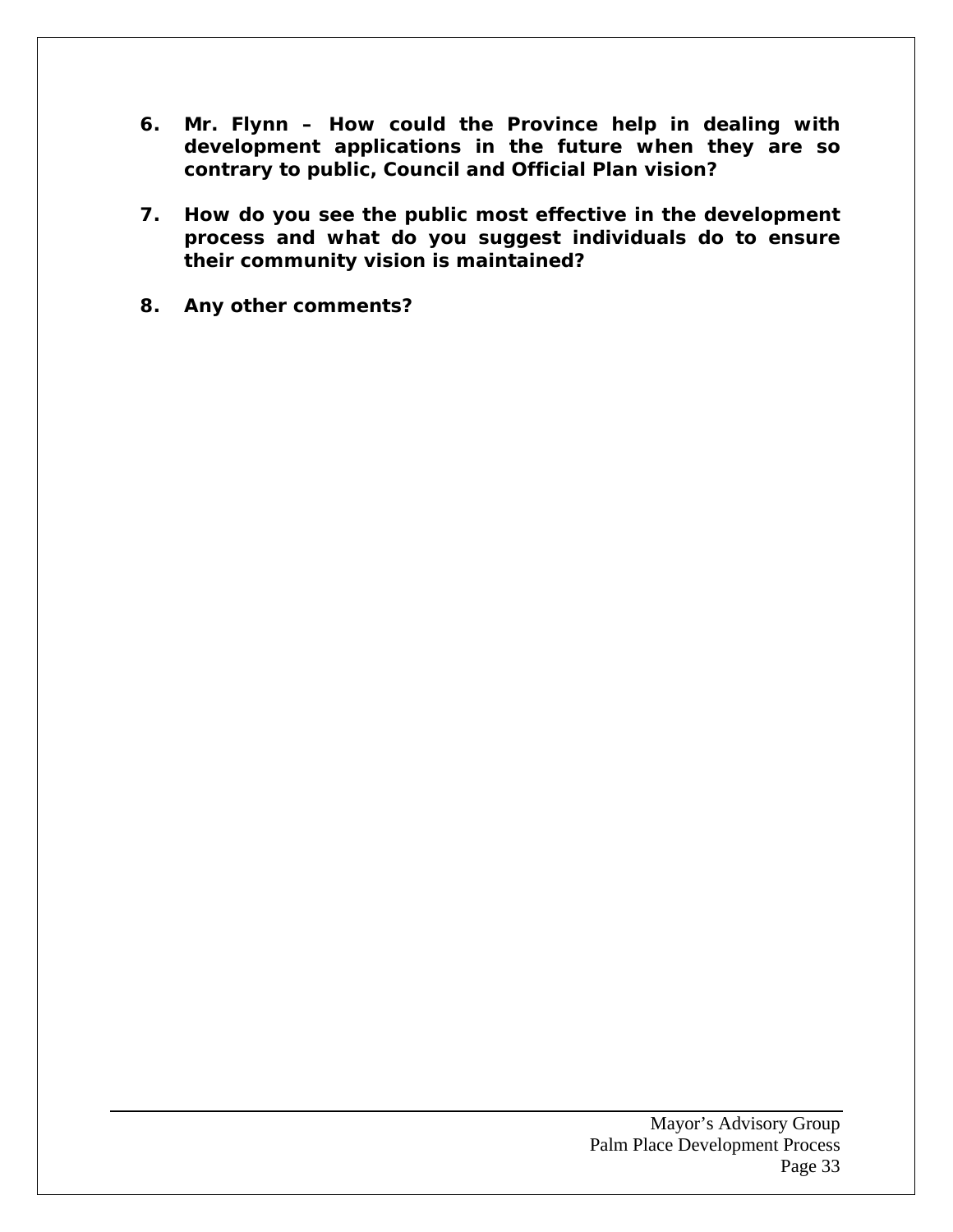#### **PARKLAND CREDIT AGREEMENT LETTER**



1700 Langstaff Road, Suite 2003, Concord, Ontario L4K 3S3

Tel: (905) 669-5571 Tor: (416) 798-7229 Fax: (905) 669-2134

February 13, 2001

Town of Oakville 1225 Trafalgar Road P.O. Box 310 Oakville, Ontario L6J 5A6

#### Mr. Ted Salisbury, MCIP, RPP, Director of Planning Attention:

Dear Sir:

#### Re: **New Province Homes** Draft Plan Application, 24T-00004

This letter will summarize the matters agreed to in our meeting February 7th regarding the issues referred to in our letter dated January 26, 2001 to Mr. John Ghent.

#### 4 **Parkland Dedication**

New Province will dedicate the parkland and open space lands shown on the January 8th version of the Draft Plan to the Town as various phases of the plan are registered which include these parkland and open space blocks. In consideration of the overdedication related to these conveyances, the Town agrees that the statutory parkland payments or dedication related to the former Shell Lands, north of Rebecca St., recently purchased by Eanarch Investments Ltd. have been fully satisfied as well as up to 300 units of Residential Development on the lands owned by New Province Homes south of Lakeshore Boulevard, immediately south of this Draft Plan. The Town makes no prior commitment to Residential Development approvals on the southerly lands and it is understood that New Province Homes must go through an application on these lands under the normal process. Furthermore, New Province Homes agrees to dedicate a 15 metre wide (walkway block) strip of land along the lake frontage of this Lakeshore south parcel to the Town by Reference Plan simultaneously with the registration of the first phase in the plan north of Lakeshore Boulevard. It is also understood that New Province Homes will be responsible for any shoreline erosion mitigation consistent with the Town's normal policies at the time of development south of Lakeshore, and that New Province Homes will receive credit for any matters related to this walkway block consistent with the Town's Development Charge Policy, and furthermore that the Town intends to build the walkway and related improvements at its cost, using funds collected through Town-wide development charges.

177



Mayor's Advisory Group Palm Place Development Process Page 34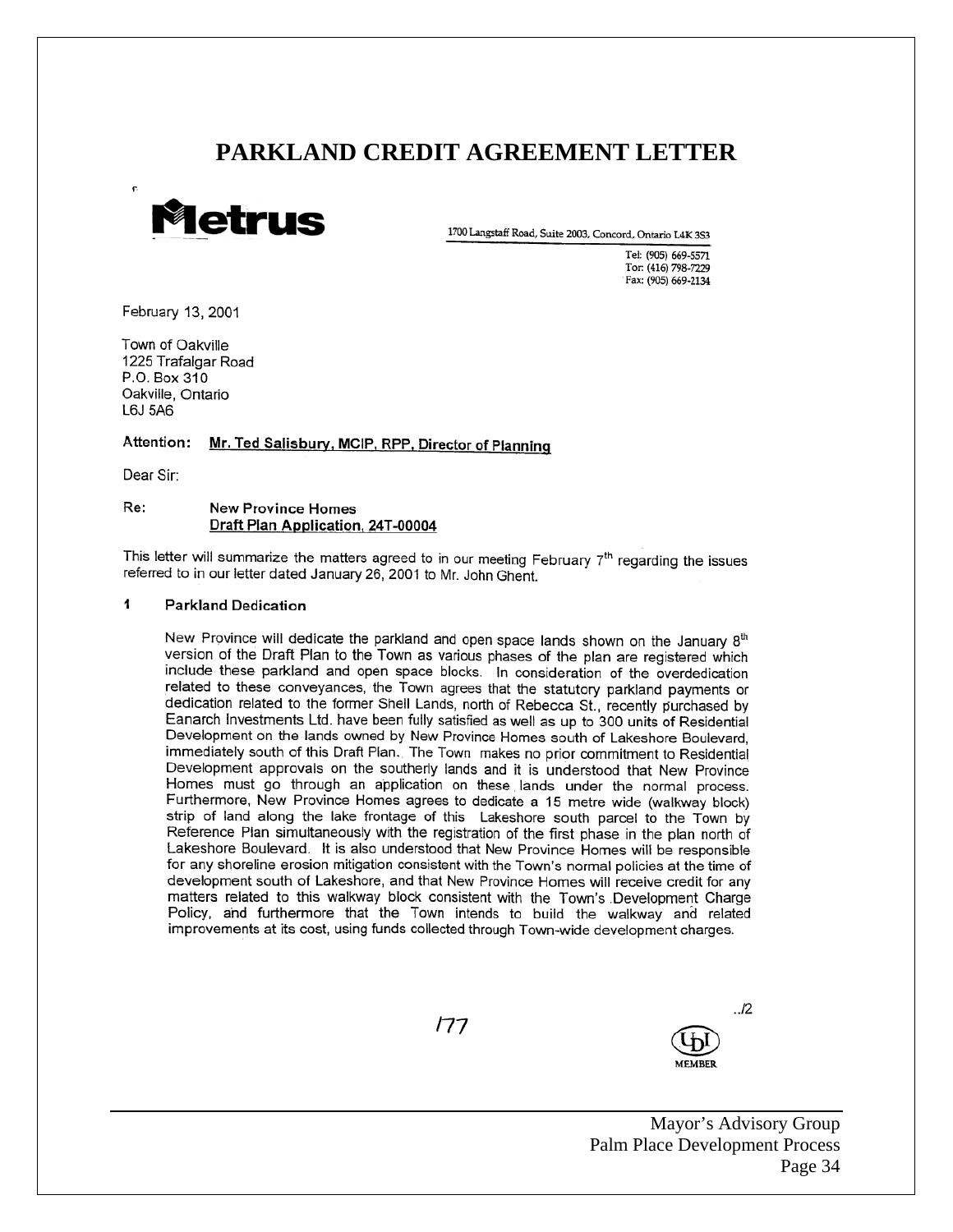Page 2. Town of Oakville Attention: Mr. Ted Salisbury, Director of Planning February 13, 2001

#### $2.$ **Woodlot Extension**

It was agreed that Block 1154 on the Draft Plan would be zoned to permit 100 units of either medium density residential or a seniors housing project consistent with the Town's current zoning policies, and that a holding zone would apply until Site Plan Approval is obtained which will deal with Tree Preservation and other relevant matters.

#### Affordable Housing and Density 3.

The Region appears to be satisfied with the medium density housing on the plan including the proposed procedure for Block 1154.

#### Frozen Lots next to Storm Water Management Ponds 4.

Metrus has agreed to work with Town staff to resolve this issue prior to Draft Approval.

#### **Revised Acoustic Report** 5.

The parties agreed that a Draft Plan Condition can deal with this matter.

#### 6. **Sanitary Capacity**

The Region has agreed that 300 unit capacity is available less whatever is required for the current site plan application north of Rebecca Street.

#### 7. Traffic

It was agreed that two thirds of the lots within the Draft Plan can proceed to registration with no restrictions related to traffic capacity. Furthermore the third phase can unconditionally be released once the Ministry has widened the Q.E.W. at Bronte Road. If the QEW widening is delayed, the third phase will be released upon the developer providing a supplemental traffic assessment to show that the traffic predictions identified in the DS-Lea Traffic Report related to the opening of the 407 (or other anticipated road improvements) resolve the traffic<br>related to the opening of the 407 (or other anticipated road improvements) resolve the traffic issue related to the safe operation of the Burloak Rd./CNR crossing, or upon this supplemental study identifying other required improvements to create a safe crossing of Burloak Rd. at the C.N.R.

#### **School Sites** 8.

It was agreed that the Developer will negotiate directly with the School Boards regarding purchase of the School sites.

178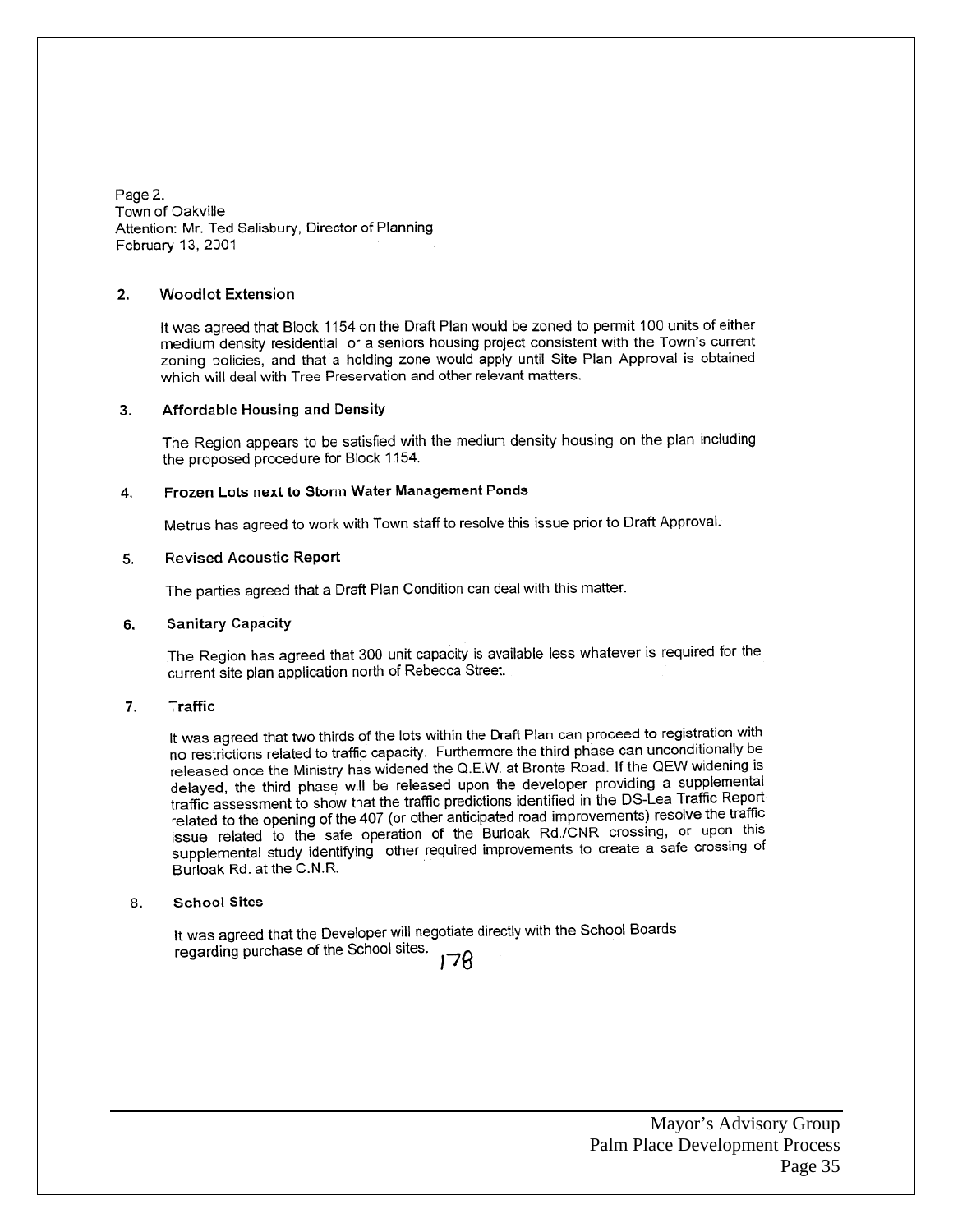Page 3. Town of Oakville Attention: Mr. Ted Salisbury, Director of Planning February 13, 2001

#### 9. Interim Zoning of future Phases

It was agreed that Metrus would deal with interim use of undeveloped areas of this site separate from the Draft Approval process, and based on the merit of the proposed interim uses.

#### $10.$ Petro Canada Notice on Title

New Province Homes is agreeable to using the same warning clause that was used for the Greenpark Development in Burlington, on the west side of Burloak Rd, which is also at edge of the nuisance barrier limit.

Various matters related to above items can be included in the Subdivision Agreement to be entered into between the Parties.

We trust this letter summarizes the matters agreed to, and we look forward to receiving the Draft Staff Report as soon as possible, and we thank you for your assistance on this application.

Yours truly, METRUS DEVELOPMENT INC.

Robert L. Hooshley, P.Eng. Vice-President

RLH:st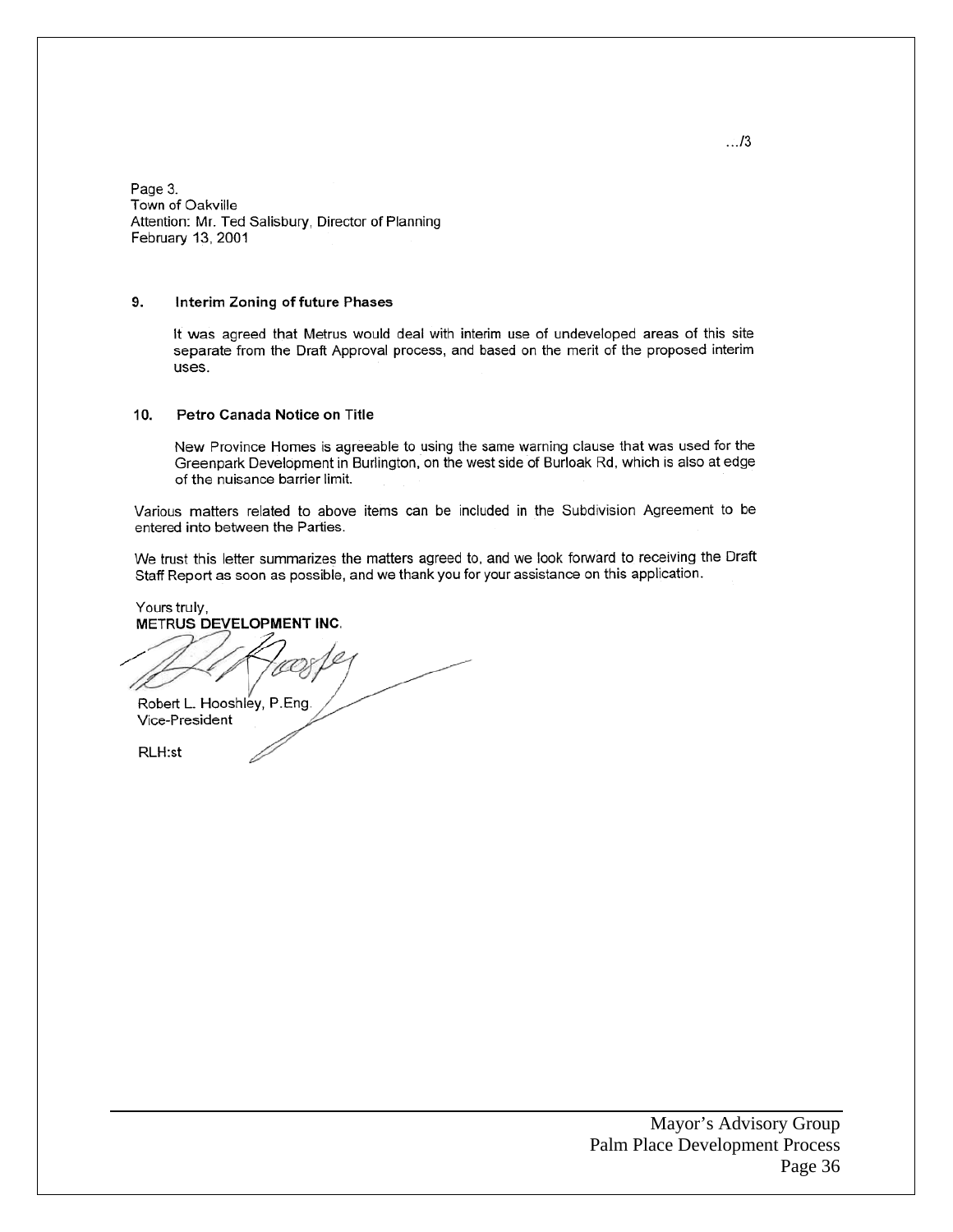

1700 Langstaff Road, Suite 2003, Concord, Ontario L4K 3S3

Tel: (905) 669-5571 Tor: (416) 798-7229 Fax: (905) 669-2134

ント

January 26, 2001

Town of Oakville 1225 Trafalgar Road P.O. Box 310 Oakville, Ontario L6J 5A6

**協調会自 2701** PLANNING SARTICES

in a men v 20

#### **Attention:** Mr. John Ghent, Manager Current Planning

Dear Sir:

Re:

**New Province Homes Application** Draft Plan File 24T-00004

Further to our meeting of Friday, January 26, 2001, we are summarizing our position with respect to various items related to the Draft Plan Approval of this project. The attached summary lists these items and our position on these matters as discussed in the meeting.

With regard to the parkland dedication matter, we reiterate that we are some 30 acres overdedicated based on the policies contained in the Town's Secondary Plan, taking into account the woodlots and<br>posted on the policies contained in the Town's Secondary Plan, taking into account the woodlots and parks shown on the January 8<sup>th</sup> 2001 version of the Draft Plan. Considering the Town's comments that it does not have excess cash to pay for parkland, we are prepared to absorb a portion of this overdedication, provided that the Town agrees that some of this excess can be applied to fulfill the parkland dedication requirements of the approximate 240 acres recently purchased by Eanarch Investments Limited north of Rebecca Street (former Shell Industrial Lands), as well as up to 400 units of residential development on the 14 acre parcel owned by New Province Homes south of Lakeshore Boulevard. Furthermore we would not ask for further parkland credit for the 15m wide lakefront trail to be acquired by the Town on the south Lakeshore parcel. This compromise still leaves the Town in a considerable particle with respect to Parkland acquisition and achieves your goal of acquiring the designated woodlot areas.

We ask for your review and acceptance of the enclosed information, and thank you for your assistance.

Yours truly, METRUS DEVELOPMENT INC. Robert L. Hooshley, P.Eng **Vice-President RLH:st** Encl. Jim Kennedy, KLM Planning Partners Inc. C.C.

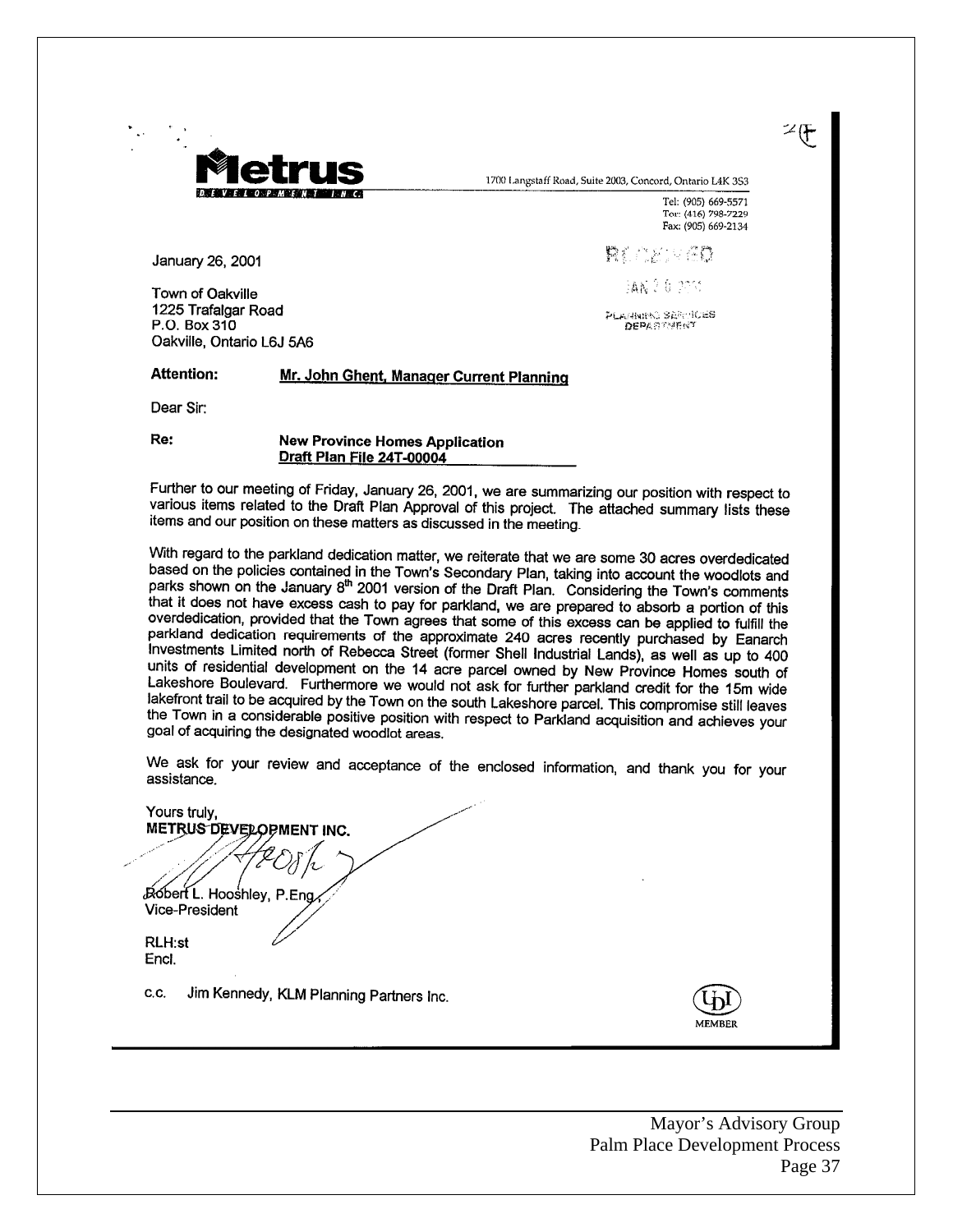

1700 Langstaff Road, Suite 2003, Concord, Ontario L4K 3S3

# **New Province Homes, Oakville** Tel: (905) 669-5571<br>Tor: (416) 798-7229<br>Fax: (905) 669-2134

#### Issues List - Jan. 26, 2001

|                | Issue                                       | Agency          | <b>Metrus Position</b>                                                                                                                                                                                                                                           |
|----------------|---------------------------------------------|-----------------|------------------------------------------------------------------------------------------------------------------------------------------------------------------------------------------------------------------------------------------------------------------|
| 1              | <b>Parkland Dedication</b>                  | Town            | Plan is overdedicated We will " call if<br>even" provided excess dedication is used<br>to satisfy park dedications for lands<br>Eanarch (former Shell) Industrial Lands,<br>north of Rebecca and up to 400 units on<br>the 14 ac parcel south of Lakeshore Blvd. |
| $\overline{2}$ | <b>Woodlot Extention</b>                    | Region, EACC    | Plan conforms to Town's secondary plan<br>and Consultants recommendations. Tree<br>preservation will be undertaken on block<br>1154, at site plan stage, and Metrus is<br>pursuing a dense housing form, possibly<br>a seniors complex.                          |
| 3              | Affordable Housing, Density                 | Region          | Plan has 20% medium density, plus small<br>lot singles. Traffic concerns regarding any<br>increased unit count. Adjacent lands in<br>Burlington should also be considered in<br>meeting Regional objectives.                                                     |
| 4              | Frozen Lots next to SWM Ponds Town          |                 | Our Engineer has provided preliminary<br>SWM Pond Grading plans to Town Works<br>Dept., to support SWM blocks on Draft<br>Plan ".Frozen" areas are not required                                                                                                  |
| 5              | <b>Revised Acoustic Report</b><br>Requested | Town and Region | Draft Plan condition can require a final<br>Acoustic Report based on Final lot<br>grading etc.                                                                                                                                                                   |
| 6              | Sanitary Capacity                           | Region          | 300 unit capacity available now, less what<br>ever needed for " Ontario Concrete<br>Products" project to the north. We agree,<br>since OCP is has low sanitary needs<br>(10 unit equivalent).                                                                    |

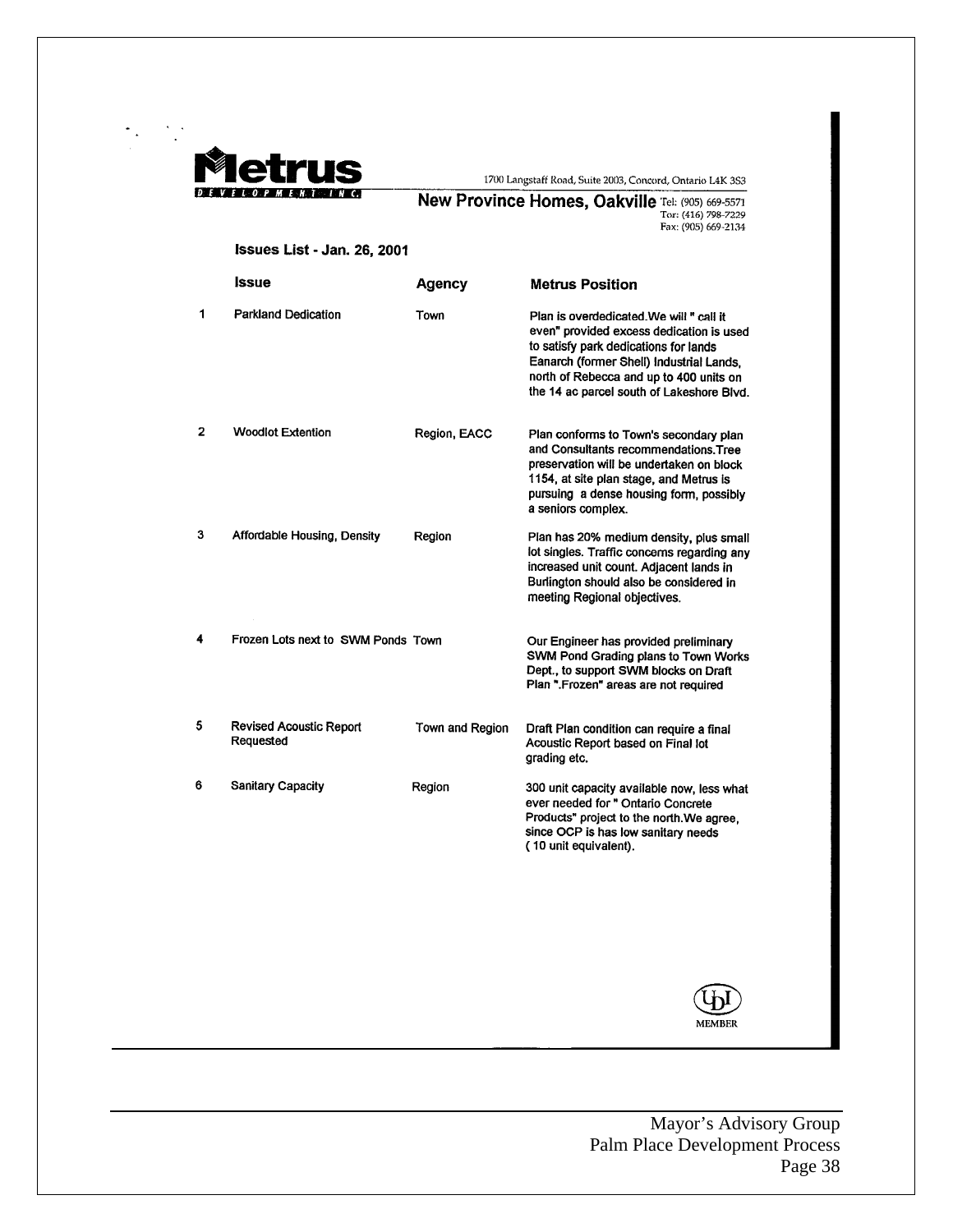| 7  | <b>Traffic Capacity and Phasing</b> | Town                                   | Can't accept indefinite deferral of 3rd<br>Phase. Will agree to provide Traffic Study<br>update upon completion of 2nd phase and<br>identify improvements required (if any),<br>but will not agree to remaining phase<br>being frozen for traffic reasons. We have<br>less units than anticipated in OP, therefor<br>Town should plan for full development of<br>these lands accordingly. |
|----|-------------------------------------|----------------------------------------|-------------------------------------------------------------------------------------------------------------------------------------------------------------------------------------------------------------------------------------------------------------------------------------------------------------------------------------------------------------------------------------------|
| 8  | <b>School Sites</b>                 | School Boards,<br>Town                 | Request draft approval condition to<br>specify how long these sites are to be<br>held for Board Purchase, Say 5 years or<br>80 % of plan built, and we also request<br>alternate residential zoning now, to<br>ensure avoid issues if schools not<br>built. We will request concurrance from<br>School Boards.                                                                            |
| 9  | Zoning                              | Town                                   | Since this is a phased development, we<br>request alternate interim agricultural use<br>for undeveloped areas. This assists in<br>property maintenance, weed control and<br>trespass problems.                                                                                                                                                                                            |
| 10 | Petrocan Notice on title            | Petrocan, Region<br><b>Health Unit</b> | We have respected the 1 km setback,<br>and disagree a notice is required or that it<br>is our obligation to provide. We will pursue<br>MOH for example of other similar<br>situations.                                                                                                                                                                                                    |

#### Mayor's Advisory Group Palm Place Development Process Page 39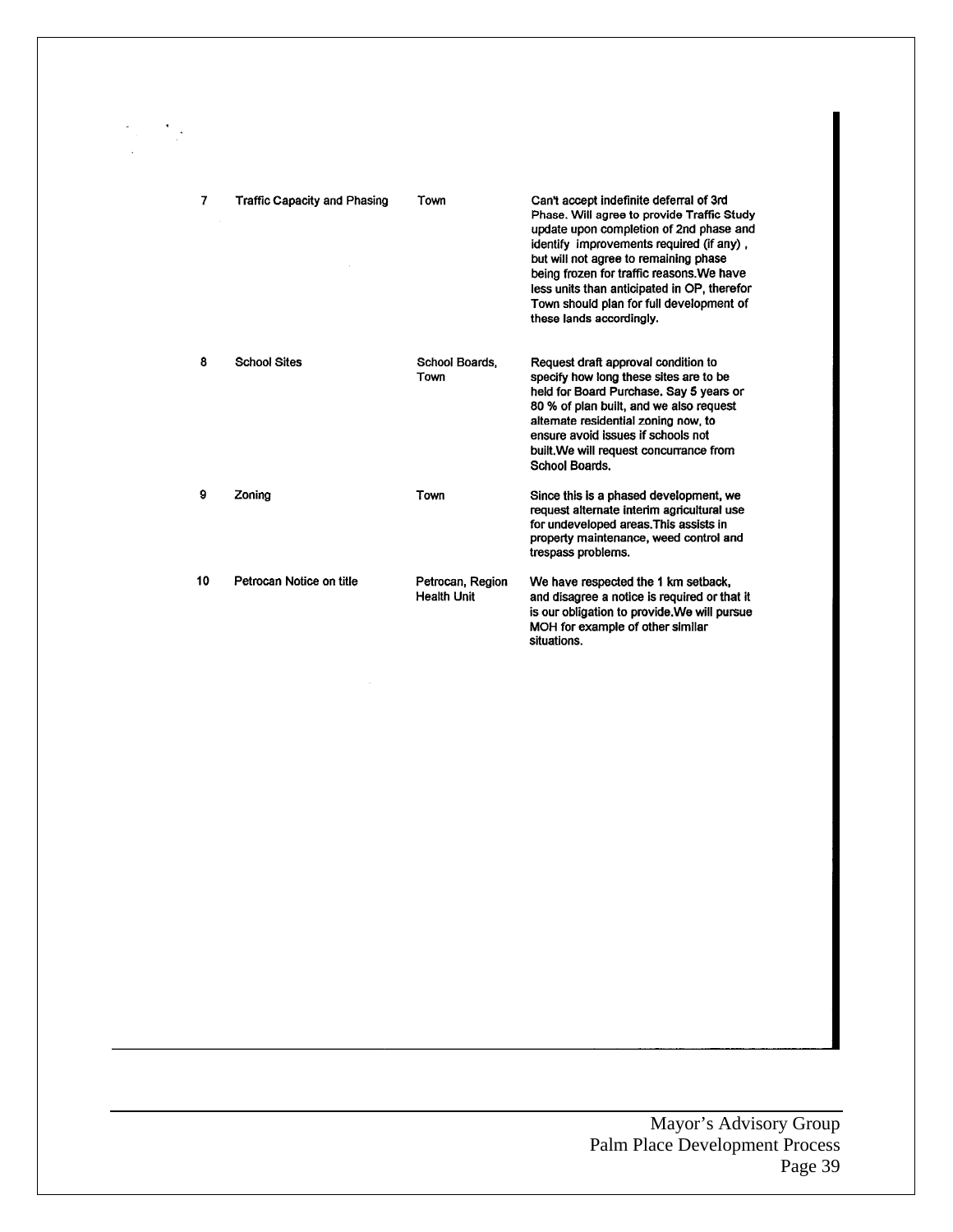

1700 Langstaff Road, Suite 2003, Concord, Ontario I.4K 3S3

Tel: (905) 669-5571<br>Tor: (416) 798-7229<br>Fax: (905) 669-2134

|                                                     |           |                      |                                    | 0.15        | 4.77                 | 4.92               | 3.07               | 16.38                | 19.45              | $14.53$ ha<br>35.89 ac<br>@1/300 |                     |               |  |
|-----------------------------------------------------|-----------|----------------------|------------------------------------|-------------|----------------------|--------------------|--------------------|----------------------|--------------------|----------------------------------|---------------------|---------------|--|
|                                                     |           |                      |                                    |             | 5.60 @ 1ha/300 units |                    |                    |                      |                    |                                  |                     |               |  |
|                                                     |           |                      |                                    | 0.15        |                      | 5.75               | 3.07               | 16.38                | 19.45              | $13.69$ ha<br>$33.84$ ac<br>@5%  |                     |               |  |
| New province Homes- Parkland Dedication Calculation |           |                      | <b>Statutory Parkland Required</b> | @ 2%        | @5%                  | <b>Total Req'd</b> | N'hood Parks       | <b>Woodlot Parks</b> | <b>Total Parks</b> |                                  |                     |               |  |
|                                                     | 132.35 ha | 12.67                | 119.68                             | 7.71        | 11197                |                    |                    |                      |                    |                                  |                     |               |  |
|                                                     | Plan Area | Open Space(Non.dev.) | Developable Area                   | Comm. Areas | Net Dev. Area        |                    | Park Areas on Plan |                      |                    | Over-dedication on plan          | <b>RLH 01/01/26</b> |               |  |
|                                                     |           |                      |                                    |             |                      |                    |                    |                      |                    |                                  |                     | <b>MEMBER</b> |  |